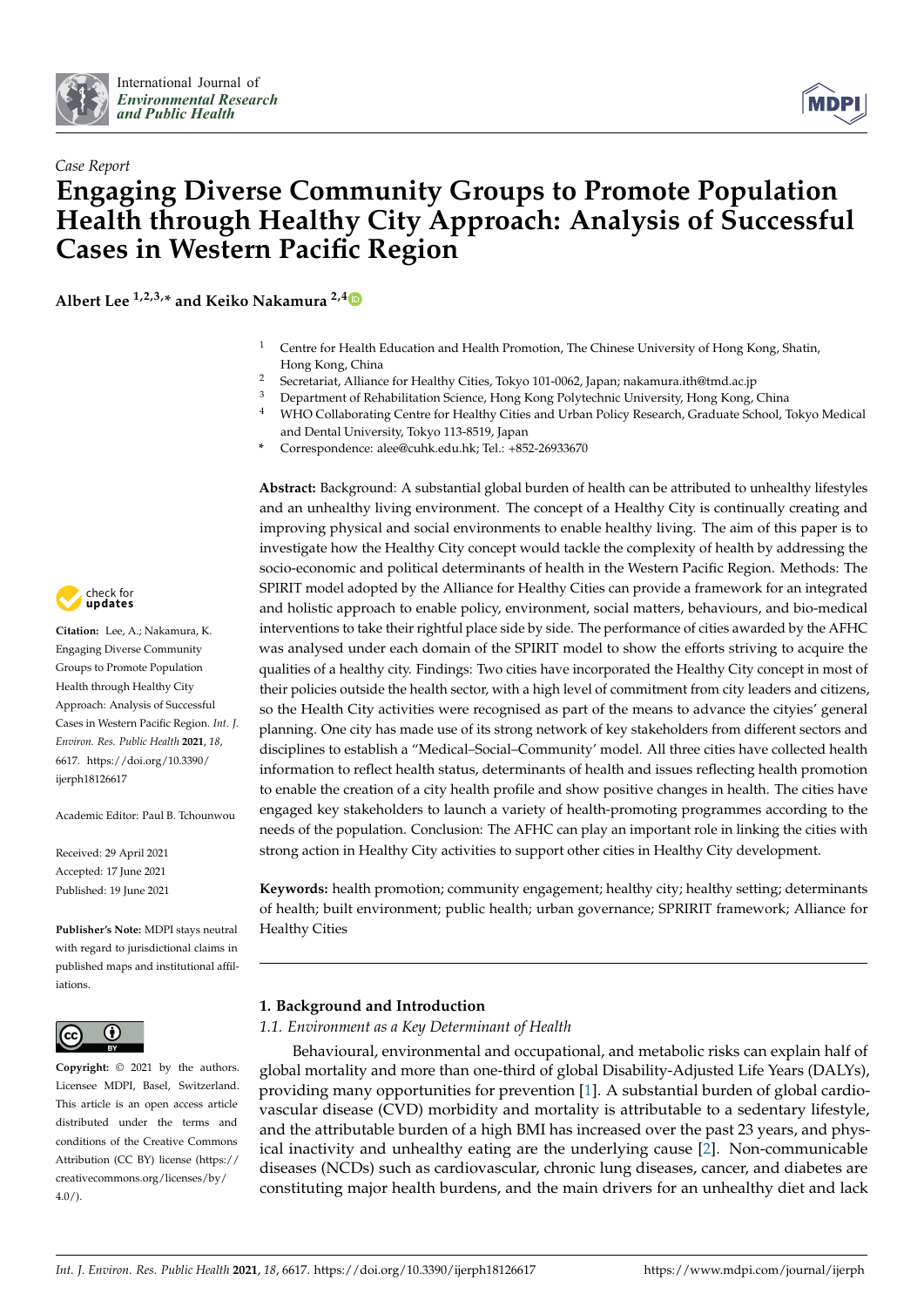of physical activities are due to lack of places and opportunities to be physically active as well as industry opposition to public health interventions  $[1-3]$  $[1-3]$ . Physical inactivity has been shown to link with poor outcomes for physical and mental health, leading to chronic illnesses and increased mortality [\[4\]](#page-23-3). Socio-ecological models state that a person's health status is not only influenced by individual behaviour but also by factors situated in the person's environment, so the improvement of health requires modification of behavioural and environmental risks to be more conducive for healthy living [\[5\]](#page-23-4). The new public health described by Ashton and Thurston has highlighted the city as a place shaping human possibility as an ecological concept of health, and it has a crucial role to play in determining the health of those living in it [\[6\]](#page-23-5). The paper has also recapped the philosophy of the two founders of Healthy City (HC), Hancock and Duhl, "A healthy city is one that is continually creating and improving those physical and social environments and expanding those community resources which enable people to support each other in performing all the functions of life and developing themselves in their maximum potential" [\[7\]](#page-23-6). Therefore, there is a need to analyse how cities would make use of the HC concept as a socio-ecological model to improve health. This paper is to report the case studies of three successful Healthy Cities in the Western Pacific Region.

## *1.2. Impact of Built Environments on Physical and Mental Health*

The Built Environment (BE) can be defined broadly as "the human-made space in which people live, work and recreate on a day-to-day basis" [\[8\]](#page-23-7). It relates to objective or perceived environment, variation in spatial scale, and how its boundaries are drawn. There is an association between the BE and obesity mediated by physical inactivity and sedentary behaviour of using cars; changes in the BE, such as increased land mixed use (residential, commercial, office, and institutional), residential density, and street connectivity making walking an attractive and viable option are predicting factors for obesity [\[9\]](#page-23-8). The BE is not only green spaces and parks but also the conditions of sidewalks, traffic flow, cleanliness and maintenance of public spaces, perceptions of safety and community security, zoning and land use mix, and population density [\[10\]](#page-23-9). The BE also includes the internal environment and social capital (defined as social networks and interactions that inspire trust and reciprocity among citizens) [\[11\]](#page-23-10). Better street connectivity/walkability tends to be positively related to physical activity and walking, and urbanicity, measured by population density, is associated with a higher probability of smoking and alcohol consumption (except binge drinking) [\[12\]](#page-23-11). BE factors such as walkability [\[13\]](#page-23-12) and green space [\[14\]](#page-23-13) affect diverse health outcomes, health behaviours [\[15\]](#page-23-14), and risk factors [\[16\]](#page-23-15). Neighbourhoods characterised as more walkable, either leisure-orientated or destinated-driven, are associated with increased physical activity, increased social capital, a lower overweight population, lower reports of depression and less reported alcohol use as reported by a systematic review [\[17\]](#page-23-16). Findings from a study in Seoul, Republic of Korea (Korea) has indicated the need to consider various design techniques to encourage people to walk for leisure and opportunities for networking [\[18\]](#page-23-17). Findings of a study conducted in South Africa have highlighted the importance of green space as protective against the onset of depression [\[19\]](#page-23-18).

# *1.3. Impact of COVID-19 on Physical and Mental Health*

The world was very much affected by COVID-19 infection during the year 2020. The social distancing, self-isolation, and "lock down" measures have made the BE promote physical inactivity [\[20\]](#page-23-19). A study conducted in Hong Kong has shown that 65.3% of participants experienced increased stress due to staying at home and 29.7% experienced moderate to severe levels of depressive symptoms, and increase in the use of electronic devices and the decrease in outside activities was positively associated with a higher level of depressive severity [\[21\]](#page-23-20).

Another study in Hong Kong has also shown a significant increase in risk and anxiety during the COVID-19 outbreak and compared with 2016 and 2017, the stress level increased by 28.3%, the prevalence of anxiety increased by 42.3%, and depression symptoms and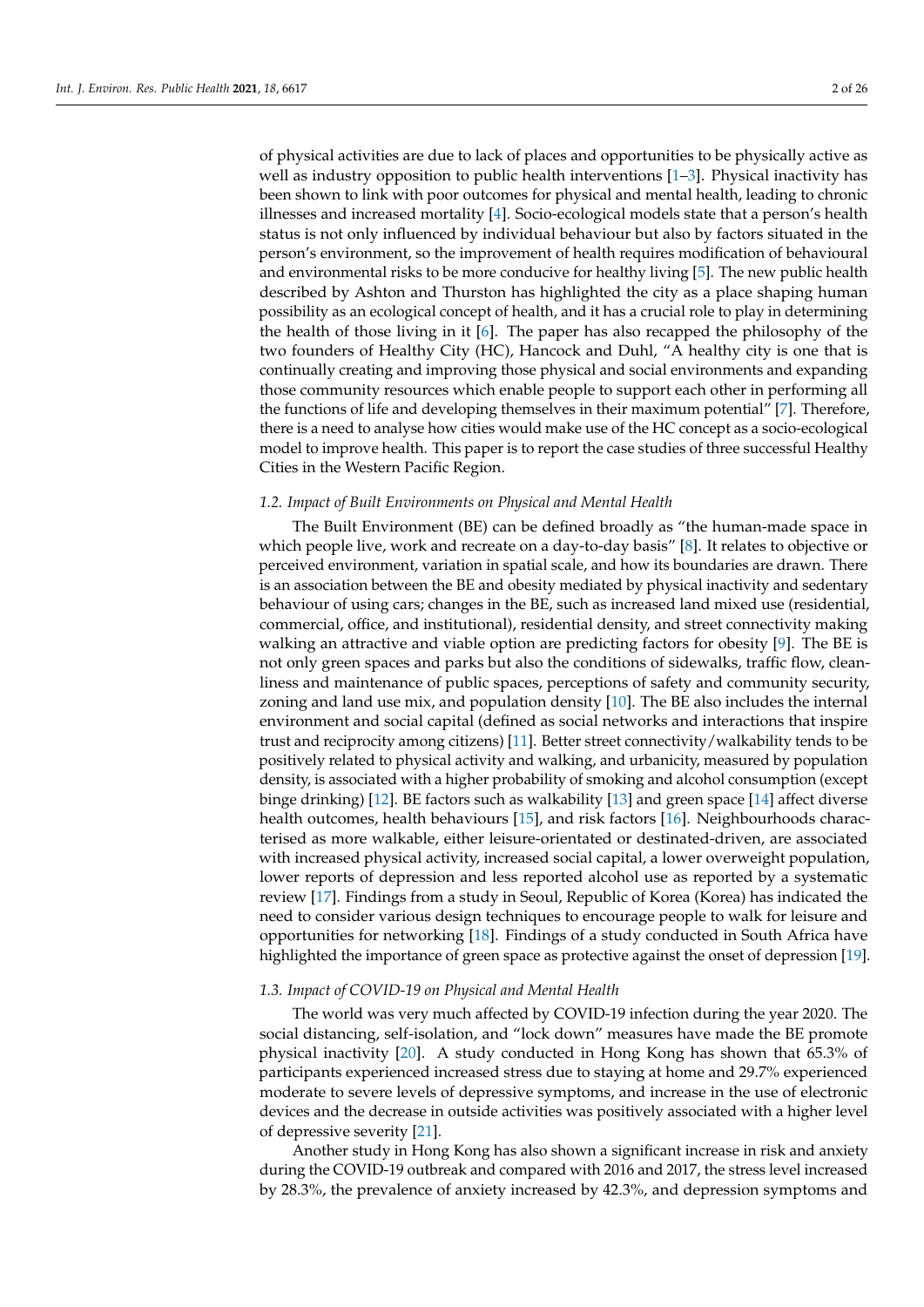unhappiness have doubled (all p for trends < 0.001) [\[22\]](#page-23-21). The increases in stress levels were significantly larger among older and less-educated respondents.

COVID-19 also has an impact on physical health. A study has found that parents of older children (ages 9–13) compared with younger children (ages 5–8) perceived greater decreases in physical activity (PA) and greater increases in sedentary behaviours (SB) from the pre- to early COVID-19 periods, and children were more likely to perform PA at home indoors or on neighbourhood streets during the early vs. pre-COVID-19 periods [\[23\]](#page-23-22). There is a concern that these short-term changes in PA and SB in reaction to COVID-19 may become permanently entrenched, leading to increased risk of obesity, diabetes, and cardiovascular disease in children [\[23\]](#page-23-22). An Italian study has shown a significant decrease in total physical activity before and during the COVID-19 pandemic in all age groups and especially in men, and a significant positive correlation was found between the variation of physical activity and mental well-being, suggesting that the reduction of total physical activity had a profoundly negative impact on psychological health and well-being [\[24\]](#page-23-23). It becomes a top priority to formulate strategies to combat the adverse impact of COVID-19 on population health and prevent a "sick city" from further isolating and segregating the difference, and drawing a collective strength from its mixture of different people based on the philosophy of HC [\[6](#page-23-5)[,7\]](#page-23-6).

#### *1.4. Healthy City Concept to Create a Healthy Supportive Environment*

Phase VI of the European Healthy City supports the cities in strengthening their efforts to bring key stakeholders together to work for health and well-being, harness leadership, innovation, and change, and enhance the potential to resolve local public health challenges [\[25\]](#page-23-24). A healthy city is continually creating and improving physical and social environments and expanding community resources which enable people to support each other in performing all the functions of life and maximise their potentials in the socioecological model of health improvement [\[6](#page-23-5)[,7\]](#page-23-6). A study in Japan has also found the effect of a quality living environment on behavioural outcomes in children after controlling for socio-economic factors [\[26\]](#page-23-25). The study has found that greater aesthetic quality, walkability, accessibility of healthy foods, safety and social cohesion were inversely linked to children's behavioural problems and positively linked to social competence [\[26\]](#page-23-25). Neighbourhoods characterised as more walkable (leisure or destination-driven) are associated with increased social capital [\[17,](#page-23-16)[18\]](#page-23-17). Perceptions of higher social capital correlate with better mental health [\[27\]](#page-24-0).

An important relationship exists between the BE (physical and social) and health (physical and mental). It would add value to draw on successful examples of Healthy Cities to promote a healthy living environment in a broader perspective covering both physical and social perspective as stated in the 2016 Kuching Statement that "the hallmark of successful 21st century cities will be an understanding of urban development in terms of the complex interconnections between the ecological, economic and social foundations of human development and health" [\[28\]](#page-24-1). COVID-19 would turn the priority of the health agenda to focus on a medical model, particularly the bio-medical perspective, ignoring the social model of health. The aim of this paper is to conduct case studies among cities in the Western Pacific Region that have been awarded by the Alliance for Healthy Cities (AFHC) for their achievements in the complex interconnections to promulgate HC development.

#### **2. Materials and Methods**

## *2.1. Conceptual Framework of Accreditation of Healthy Cities by AFHC*

Any city can start the process of becoming a HC if it is committed to the development and maintenance of physical and social environments by supporting and promoting better health and quality of life for residents and building health considerations into urban development [\[6](#page-23-5)[,7\]](#page-23-6). A HC involves incorporating and/or accounting for multiple and complex factors, and there is a need for action across the whole of society focusing on those social factors that determine health outcomes [\[29\]](#page-24-2), so management is crucial for Healthy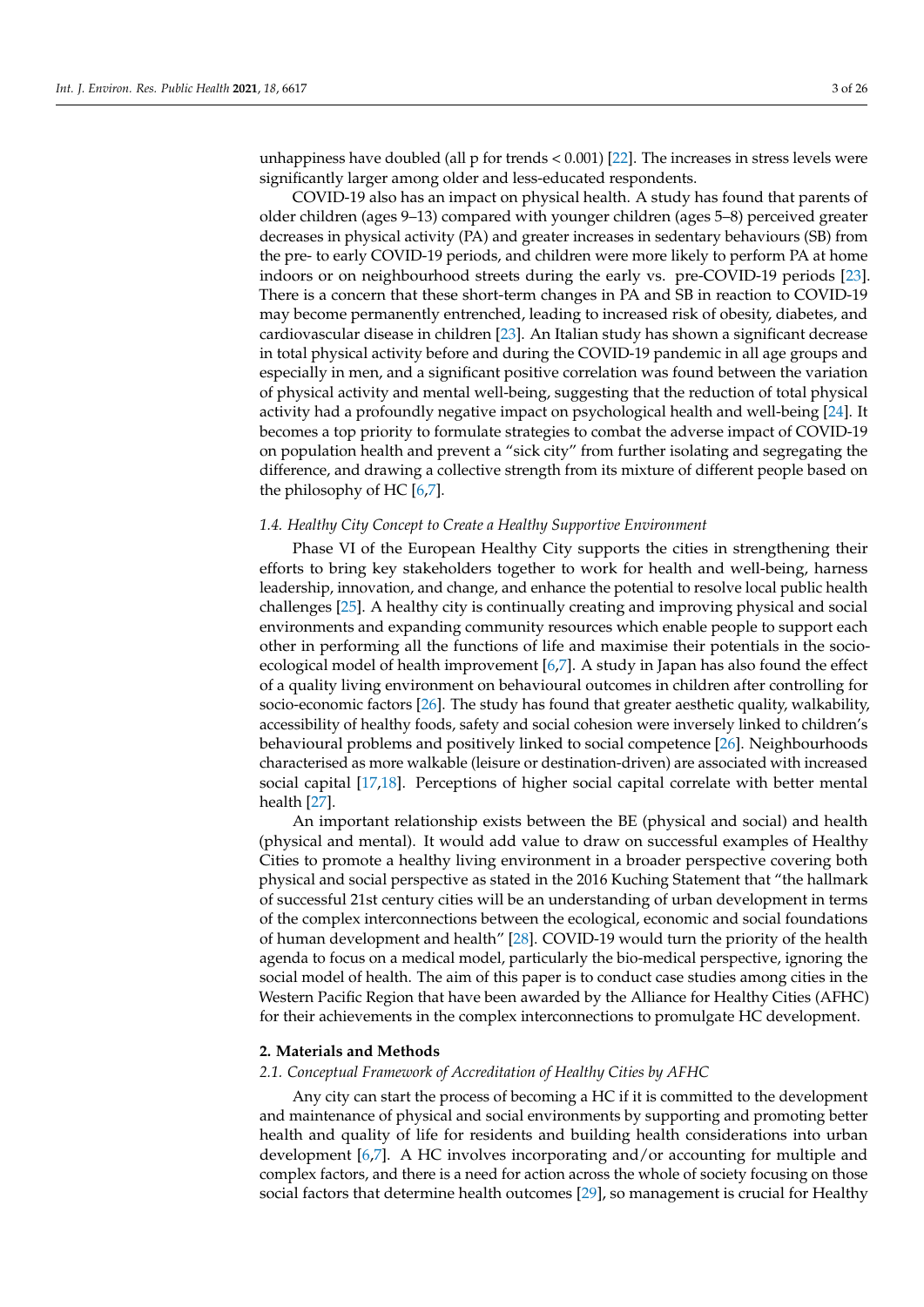Cities. HC networks have been expanded to all six WHO regions, including the Western Pacific Region, with many emerging megacities. While the WHO has expertise in the HC approach, it is the city that actually makes a HC plan and carries out the HC programme. International cooperation is an effective and efficient tool to achieve the ambitious goal. The Alliance for Healthy Cities (AFHC) was established following a WHO consultation meeting in 2003, and the membership cities have expanded from 10 to over 170 at the time of writing [\[30\]](#page-24-3). AFHC is an international network aiming at protecting and enhancing the health of city dwellers by promoting the exchange of people who are in the front line of health issues across different sectors and disciplines [\[30\]](#page-24-3).

The AFHC advocates the key features of the HC project, including high political commitment, intersectoral collaboration, community participation, integration of activities in elemental settings, development of a city health profile and a local action plan, periodic monitoring and evaluation, participatory research and analyses, information sharing, involvement of the media, incorporation of views from all groups within the community, mechanisms for sustainability, linkage with community development and human development, and national and international networking [\[30\]](#page-24-3). Taking into account the diverse needs for a Healthy City and the appropriate evaluation tools for health promotion and a healthy setting, the SPIRIT framework was proposed to the AFHC to evaluate cities for an award and was adopted by the AFHC General Assembly in October 2004 and subsequent Mayors' meeting and AFHC Global Conference [\[31,](#page-24-4)[32\]](#page-24-5). Apart from taking a purely scientific view, evidence is needed to guide the actions of intervention developers and decision-makers. The SPIRIT framework addresses Setting and Sustainability, Political commitment and Policy, Information and Innovation, Research and Resources, Infrastructure and Intersectoral, and Training. The model can provide a framework to pursue an integrated and holistic approach to public health so that policy, environment, social matters, behaviours, and bio-medical interventions can take their rightful place side-by-side [\[6,](#page-23-5)[33–](#page-24-6)[37\]](#page-24-7). Positive outcomes from those components would reflect the success of a HC, and the model can enable the application of the HC concept to be evaluated and generate good case studies for analysis [\[38\]](#page-24-8). The framework is not measuring whether the city has achieved a particular level of health but is conscious of health and striving to improve it. It has taken into account the diversity of cities, such as size and scale of city development. One should plan our cities as Healthy Cities with key strategies to enable us to live well and healthy as outlined in Table [1.](#page-4-0) We can develop case studies to learn the process of the cities to enable people to take control over and improving their health by applying the SPIRIT framework to evaluate their cities' achievements.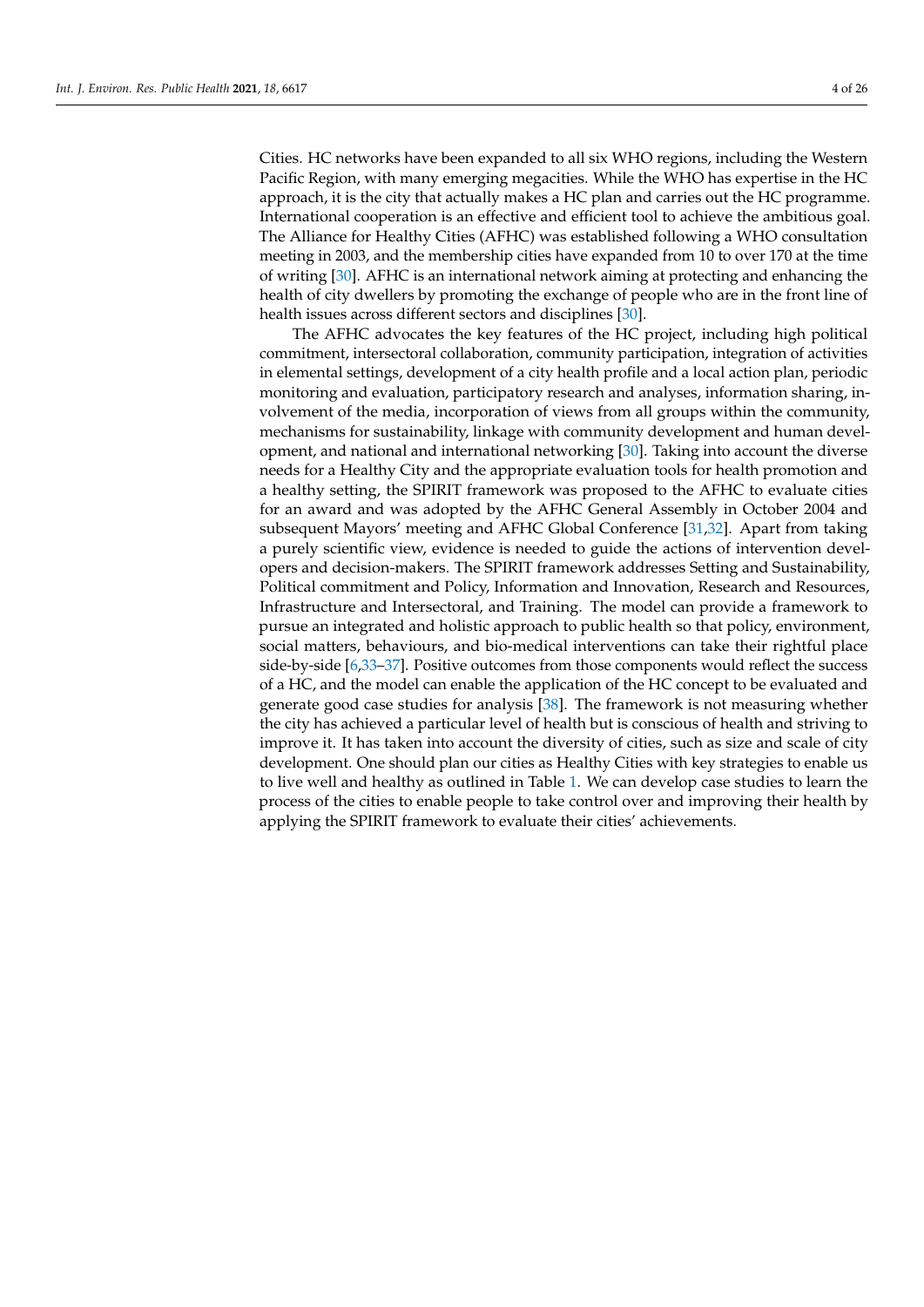<span id="page-4-0"></span>

| <b>Table 1.</b> Dunding a Healthy City for Healthy Living. |                                                                                                                                                                                                                                                                                                                                                                                                                                                                                                                                  |  |
|------------------------------------------------------------|----------------------------------------------------------------------------------------------------------------------------------------------------------------------------------------------------------------------------------------------------------------------------------------------------------------------------------------------------------------------------------------------------------------------------------------------------------------------------------------------------------------------------------|--|
| Healthy public policy                                      | The local political leaders should accord health high priority in public policy and integrate "Healthy City" development into existing<br>systems within the City Council<br>The city should engage key stakeholders, professionals, and academics with expertise in Healthy City and community leaders to enable<br>the concept of "Healthy City" to be attached to other policies that are more likely to receive political attention, such as housing and<br>unemployment                                                     |  |
| Supportive Environment                                     | The city should address environmental factors, i.e., physical environment including clean water, adequate sanitation and unpolluted<br>environment<br>The ecosystem of the City is stable and sustainable<br>Social environmentincludes mental and emotional well-being, free of crime and domestic violence; the economic environment includes<br>housing, transport, and employment<br>The City is taking strong initiatives in valuing diversity, respecting and preserving the social and cultural values of the communities |  |
| Strengthening community action                             | Organise local seminars/workshops for the local citizens to explore the concept of Healthy Cities and the applicability to encourage<br>communities to participate in urban development for better health and quality of life<br>Creating a city health profile to understand the community perception of health, important health issues of the city, and programmes<br>$\overline{\phantom{0}}$<br>meeting the needs of the community                                                                                          |  |
| Advocacy                                                   | Integration of efforts of different parties and stakeholders within and outside the health sector to play an advocacy role in incorporating<br>$\overline{\phantom{a}}$<br>health considerations into urban development and managing a clean and safe environment, including housing quality and greater use of<br>renewable energy<br>High degree of participation and control by the public over the decisions affecting their lives, health, and well being                                                                   |  |

# **Table 1.** Building a Healthy City for Healthy Living.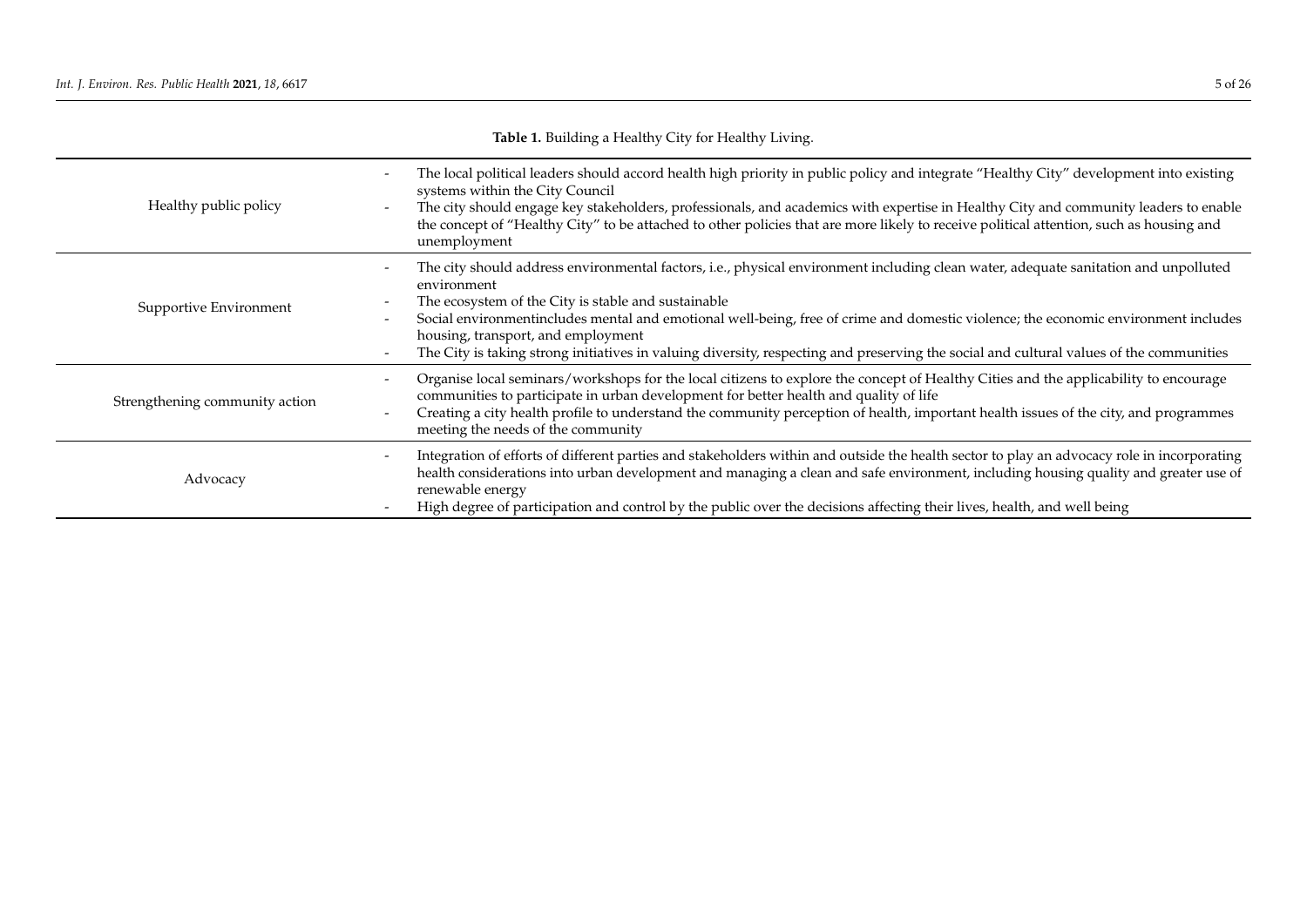Supplementary File S1 outlines the requirements under each domain;the key issues of the domains are:

Setting approach, Sustainability

The settings approach can be an effective way to create supportive environments, as it can facilitate complex interventions to suit particular settings, mechanisms to secure political commitment, healthy public policy, intersectoral collaboration, community participation, information sharing, and resources important to assure sustainability. The concept of a super setting approach can optimise the use of diverse and valuable resources embedded in the local community and strengthen social interaction and local ownership as drivers of the changing process [\[39\]](#page-24-9).

Political commitment, Policy, Partnership

Healthy public policies, when effective, can be a threat to some established interests and existing powerful group, so the balance should not be only based on political goodwill and commitment of the local politicians and administrators, but also the community [\[33\]](#page-24-6). Equity in health and human-centred sustainable development are core values for the new European Health Policy Framework and Strategy, and cities having significant influences on the wider determinant of health and political commitment is one of the important actions [\[35\]](#page-24-10).

Information, Innovation

Quantitative and qualitative information in assessing the determinants of health should be utilised to include demography, household, education, income and family expenses, employment and occupation, local economy and industry, infrastructure, living environment and sanitation, housing environment, environmental quality, land use, urbanisation, community activities, lifestyle and health behaviours, disease-prevention activities, health care and welfare services, cultural values, and leisure and recreational services [\[40,](#page-24-11)[41\]](#page-24-12). Programmes should be innovative in meeting public needs and promote a climate to support changes.

Resources, Research

A basis of evidence is essential to develop HC for policy making, rational decision making, effective planning, efficient allocation of resources, visible evaluation of outcomes, and fruitful exchange of experiences with other cities [\[42\]](#page-24-13). Healthy City cross-cutting health initiatives in cities needs to address the needs for the marginal population to justify higher-end development so research guiding the allocation of resources is essential [\[43\]](#page-24-14).

Infrastructure, Intersectoral

An urban health systems model focusing on multisectoral approaches looking beyond the health sector can tackle the determinants of health and recognise the plurality of health service providers [\[44\]](#page-24-15), as it is difficult for any single institutions to restore all issues [\[37\]](#page-24-7).

#### Training

One must observe the spirit of capacity building in the community, so training is essential for the successful implementation of HC.

#### *2.2. SPIRIT Framework to Identify Successful Experiences of Healthy Cities*

AFHC has launched the AFHC Awards, not only as an accreditation of good practice of healthy cities but also as a way to foster the sharing of good practice. The criteria for award accreditation are based on the SPIRIT framework [\[38\]](#page-24-8). The three levels of AFHC Awards (Supplementary File S2) synchronise nicely with the evaluation of health promotion programmes in terms of infrastructure/input, process, impact, and outcomes. The level 1 award emphasises building good infrastructure for HC development. Level 2 reflects the dynamic of the communities to create a supportive environment for health and the process of change. Level 3 reflects the impact of policies and actions beyond the health sector with positive changes in the health of the population (outcomes). The three case studies have reached level 3, so they can demonstrate the evolutionary changes.

Korea has developed a nationwide HC movement, and the Government has launched an evidence-based HC programme by conducting a Health Impact Assessment [\[45,](#page-24-16)[46\]](#page-24-17).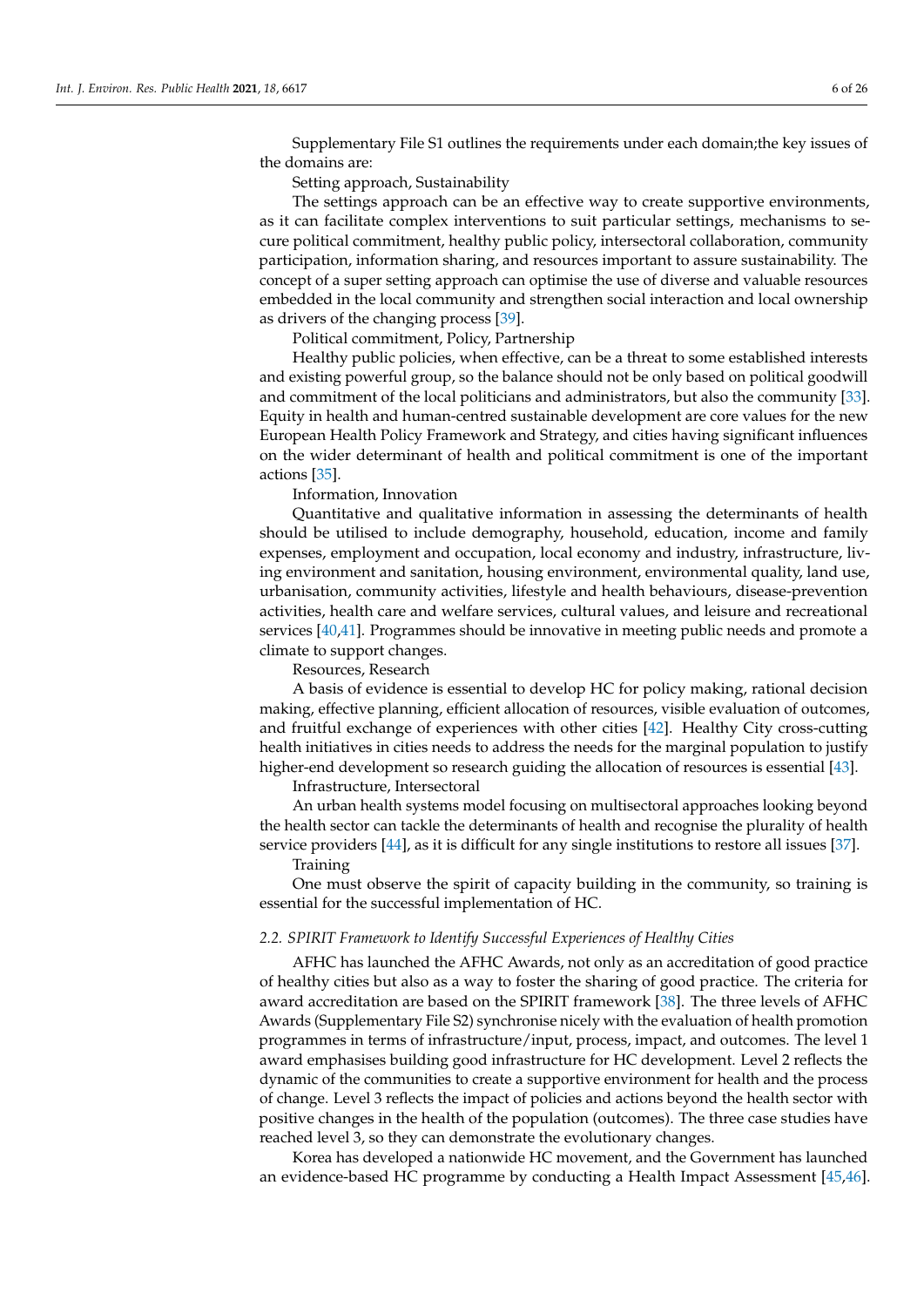The health-promotion capacity map in Korea has made a good initiation to get started and what is needed next is a more "fine-tuned" map acting as "radar traps" to show "speed bumps", "construction sites", and "one-way streets". Korea had made use of the SPIRIT framework to identify city problems and sought a way for its improvement based on the HC project philosophy and strategies by engaging key stakeholders as well as acquiring the qualities of Healthy Cities [\[47\]](#page-24-18). An analysis of the performance of cities with an AFHC award would identify some of the key factors for success.

#### *2.3. Case Studies of Cities with an AFHC Award for a Healthy City with Strong Action*

The important consideration of the success of HC is not whether the city has achieved a particular level of health; it is whether the city is conscious of ways to improve the health of residents through strong political commitment, community engagement, and strong collaboration with different key stakeholders [\[38](#page-24-8)[,48–](#page-24-19)[51\]](#page-24-20). The HC concept is about a process rather than just outcomes, so the evaluation methodology needs to enable the cities to act upon the needs of the community by making changes to policies, services and organisational structure and collaborative processes. The cities, Gangdong-gu (Gg) in Korea, Owariasahi City (OC) in Japan, and Kwai Tsing District (K and T) in the Hong Kong Special Administrative Region (HKSAR) achieved an AFHC Award for a Healthy City with Strong Action in 2018. Supplementary File S3 provides a brief background of the three cities. The cities have put health in all policies with research studies on HC development and also engaged of stakeholders across different sectors with an administrative structure in place. These cities have demonstrated a long-term track record in HC movement with great success. OC was awarded Healthy City with Strong Action in 2010, 2012, and 2016 (Outstanding Performance), and Creative Development on NCD prevention in 2012. Gg was awarded Creative Development for a good health system an award for Good Infrastructure in 2012, and Outstanding Performance of a Healthy City in 2016. K and T received the Healthy City Pioneer Award for integrating different healthy settings to evolve the "Medical–Social–Community" model in 2010.

The performance of those cities under each domain of SPIRIT model was analysed to show the efforts striving to become a HC engaging key stakeholders as well as acquiring the qualities of HCs. The findings would be useful for those cities striving to become Healthy Cities.

#### **3. Findings**

The findings will present the key achievement of the above-mentioned cities under the different domains of the SPIRIT framework.

## *3.1. Setting Approach, Sustainability*

Gg and OC have developed long-term strategic plans for city development, incorporating HC in most of the policies of the cities outside the health sector, with a high level of commitment from city leaderships as well as citizens (Table [2\)](#page-9-0). Gg formulated Korea's first customised Healthy City Planning Guidelines, and in OC, the HC activities were recognised as part of the means to advance the City's general planning. Both Gg and OC have put HC high on the political agenda to enable people in different settings to take control of and improve their health. Gg has committed resources to support healthy school environment (physical and psycho-social), created land space to promote physical activities, developed eco-friendly housing complex environment, and a Health Management Centre to provide one-stop services from prevention to diagnosis. The Gg plan for restoring city forests had 100,000 trees planted over 4 years until 2014 and created a Green-way Forest trail 2.7 km as a theme forest. The city had 300 civic groups engaged to restore the damaged forests. The city also restored the ecological stream Godeokcheon, a tributary stream of the Han River, which is 3.54 km in length and has been known as a Crab Stream. It has become the city centre, with facilities such as waterfront stage, floor fountain, athletic park, walkway, and a bicycle road, and they are blended with walking events.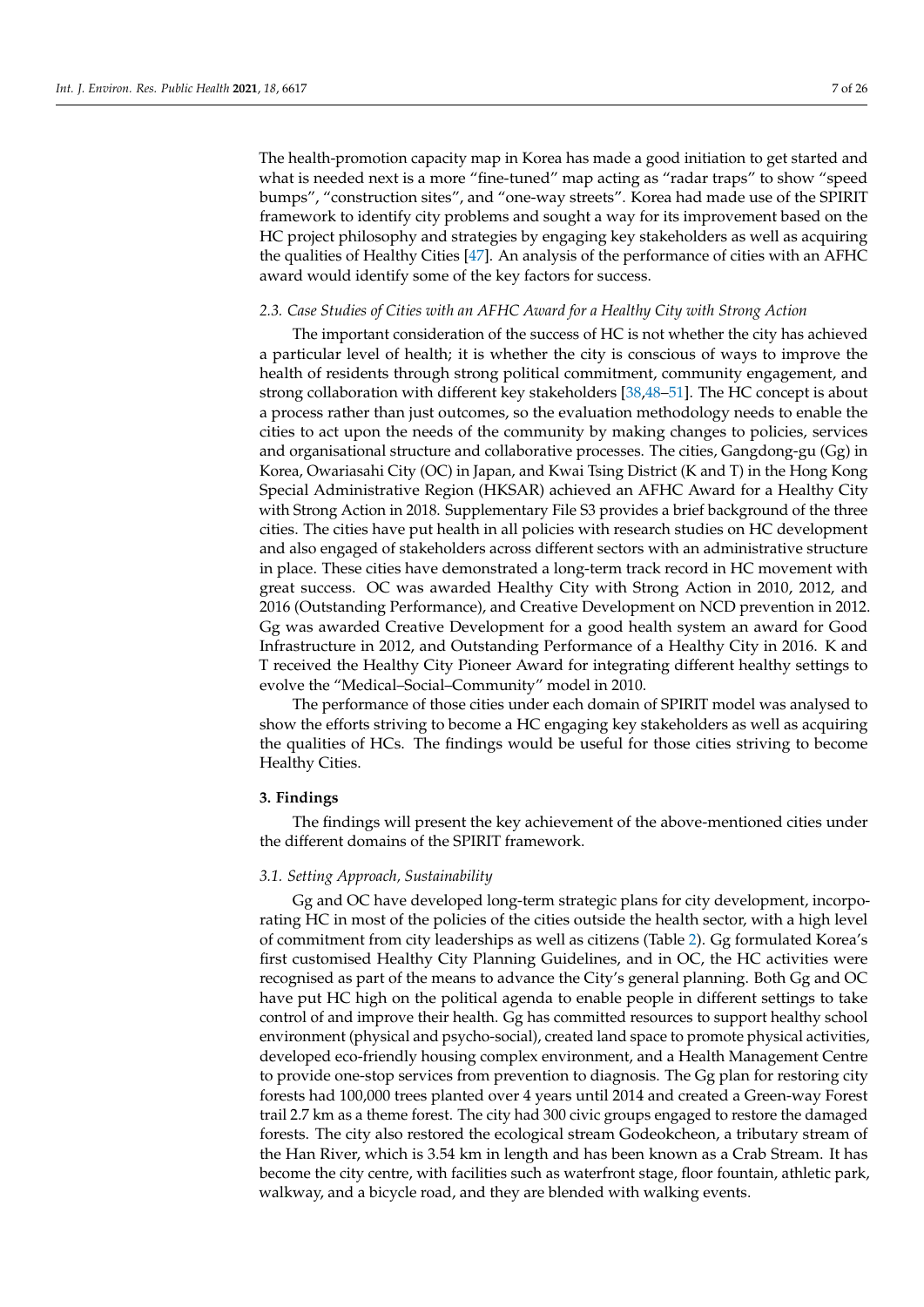OC has developed an eco-garden city full of greenery and conservation of forests as well as ecological ISO for homes. The renovation of the whole of OC involved land adjustment projects with roads, parks, and other urban infrastructure was maintained and updated. Gg and OC have put in strong efforts to create BE conducive for healthy living.

K and T, through the Kwai Tsing Safe City and Healthy City Association (KTSCHCA) established in the late 1990s with core members of the District Council passionate about HC, together with key stakeholders from the community, government departments, providers of health, education and social services, academics, and professionals, has made use of this strong network from different sectors and disciplines to develop health promotion in diverse settings to establish a "Medical–Social–Community" model to improve the health of the local population, making use of government-earmarked funding for a Signature Project Scheme (SPS) (Table [2\)](#page-9-0) [\[52\]](#page-24-21). Hong Kong is highly urbanised with a high population density, and K and T has made a strong effort to ensure safety in homes, housing estates, workplaces, and schools (Table [1\)](#page-4-0).

## *3.2. Political Commitment, Policy, Partnership*

These three cities have actively engaged local citizens to generate opinions and are actively involved in translating into practice factors such as connectedness with cultural and biological heritage in Gg and ecological improvement in OC (Table [3\)](#page-13-0). K and T has made use of a strong network through KTSCHCA to initiate a variety of screening services for the local population (Table [3\)](#page-13-0). The "Medical–Social–Community" concept by K and T was then adopted in the Policy Address of HKSAR Government as a strategic direction to enhance community health and establish the first District Health Centre (DHC) in K and T operated by KTSCHCA (Table [2\)](#page-9-0).

The pledge of the Mayor election (2018–2022) in Gg has incorporated the key components of HC with revision of relevant ordinances putting health in policies beyond the health sector such as housing, city planning, transport, environment (Table [3\)](#page-13-0). The Gg Healthy City Master Plan created the "Active Living Environment" project implemented by the different divisions of the city government to benefit the whole population. Similarly, OC introduced the HC concept in most of the city's policies (Table [3\)](#page-13-0), and it created its own vision for a Healthy City based on the analysis of its own issues and conditions. Both Gg and OC have organsied large-scale participation of local citizens in developing projects to improve the living environment (Table [2\)](#page-9-0).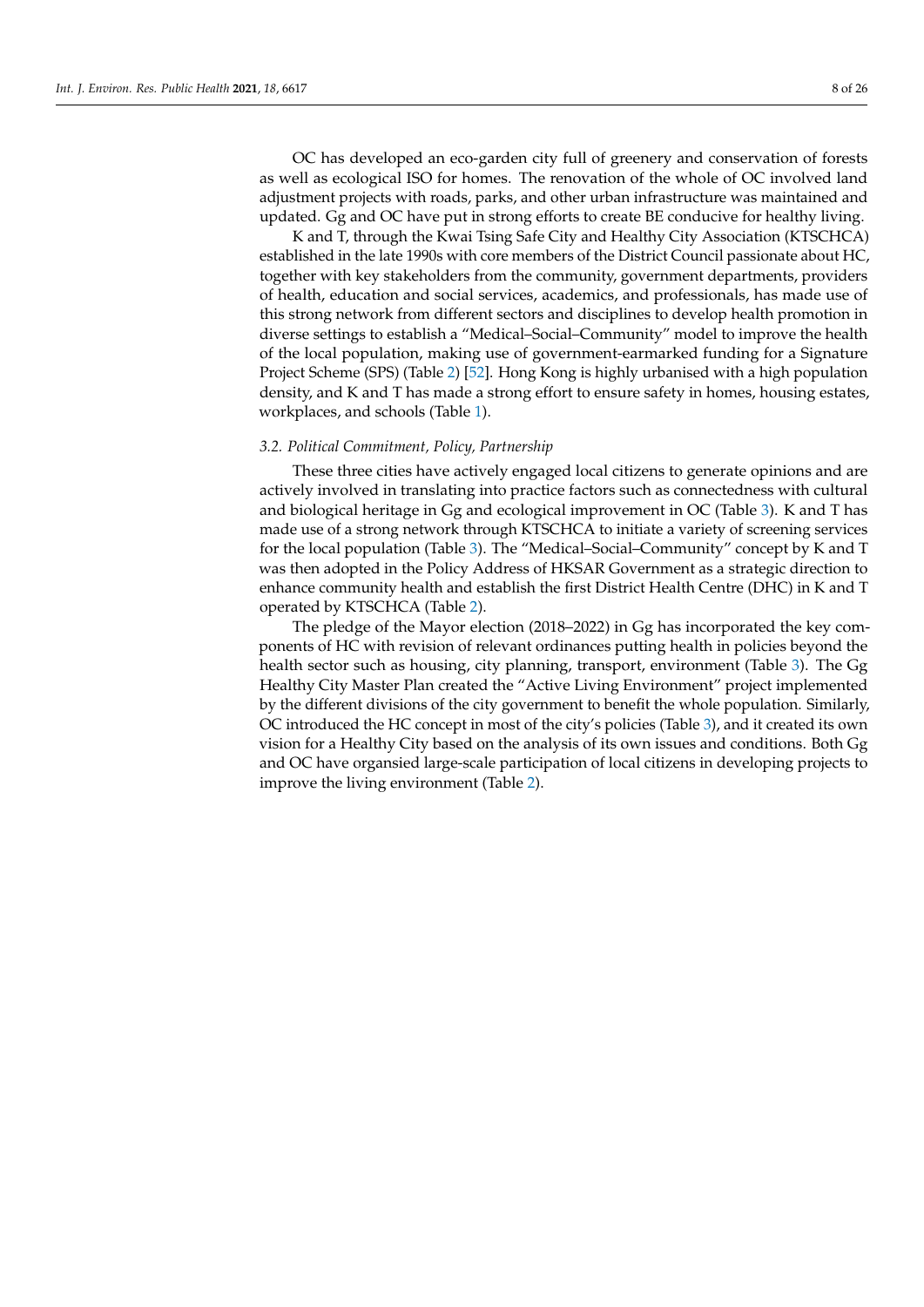| Gangdong-gu                                                                                                                                                                                                                                                                                                                                                                                                                                                                                                                                                                                                                      | Owariasahi City                                                                                                                                                                                                                                                                                                                                                                                                                              | <b>Kwai Tsing District</b>                                                                                                                                                                                                                                                                                                                                                                                                                                                                                                                                                                                                                                                                                                                                     |  |
|----------------------------------------------------------------------------------------------------------------------------------------------------------------------------------------------------------------------------------------------------------------------------------------------------------------------------------------------------------------------------------------------------------------------------------------------------------------------------------------------------------------------------------------------------------------------------------------------------------------------------------|----------------------------------------------------------------------------------------------------------------------------------------------------------------------------------------------------------------------------------------------------------------------------------------------------------------------------------------------------------------------------------------------------------------------------------------------|----------------------------------------------------------------------------------------------------------------------------------------------------------------------------------------------------------------------------------------------------------------------------------------------------------------------------------------------------------------------------------------------------------------------------------------------------------------------------------------------------------------------------------------------------------------------------------------------------------------------------------------------------------------------------------------------------------------------------------------------------------------|--|
|                                                                                                                                                                                                                                                                                                                                                                                                                                                                                                                                                                                                                                  | Health Promotion in Diverse Setting: School Setting                                                                                                                                                                                                                                                                                                                                                                                          |                                                                                                                                                                                                                                                                                                                                                                                                                                                                                                                                                                                                                                                                                                                                                                |  |
| Supportive services to school by City<br>The city assigned "Needs Call Counsellor for the first time in<br>Korea, starting with only 1 counsellor handling around 1500<br>cases in 2011 to 47 counsellors handling over 11,000 cases in<br>2017. The funding to support environmentally friendly school<br>meals in elementary and middle schools increased from 4.3<br>billion Won in 2009 in 5 schools to 43.5 billion Won in 41<br>schools in 2018. Physical activities time increased from 40 to 80<br>min in school with an increasing number of schools engaged in<br>Youth Spots climbing and Gangdong-gu Sports Leagues. | Food education at schools<br>Dissemination and publicity of good eating habits by joint<br>efforts between schools and families.<br>Food education by the school lunch centre<br>Provision of school lunches not containing the seven major<br>allergens on some occasions.<br>Food education for each generation<br>Food education seminar.<br>Health guidance.<br>Dental check-up.                                                         | A special training programme by special earmarked-fund SPS<br>Designed as "Other Learning Experience", the new secondary<br>school curriculum was developed to provide a first-aid<br>training programme, including CPR together with a career talk<br>on healthcare professions. The program has broadened their<br>view and increased their knowledge and interest in medical<br>and nursing professions, and nourished their positive values<br>and attitude toward life. A school-based health program<br>coordinated a series of appropriate developmental activities,<br>including in-depth physical and psycho-social assessment<br>with further follow-ups, such as medical treatment,<br>counselling, and other adolescence health service if needed. |  |
|                                                                                                                                                                                                                                                                                                                                                                                                                                                                                                                                                                                                                                  | Park and Recreational Spaces                                                                                                                                                                                                                                                                                                                                                                                                                 |                                                                                                                                                                                                                                                                                                                                                                                                                                                                                                                                                                                                                                                                                                                                                                |  |
| The City has created urban gardens and neighbourhood spaces<br>by expanding urban gardens from 226 lots in 2010 to 7612 lots<br>in 2018 and park space from 6.47 $m2$ per capita to 7.3 $m2$ in<br>2018, and increased accessibility for physical activities by<br>expanding bicycle roads from 34. km in 2013 to 48.55 km in<br>2018 and use of the roads and walking courses within the area<br>from 36.5% to 42.6%.<br>The area per captia living zone part has expanded from 7.09<br>$m2$ (2016) to 7.3 m <sup>2</sup> (2018).                                                                                               | The Eco-garden City, as part of City's leading plans for a<br>Healthy City, is full of greenery. Citizens have taken part in<br>activities to develop and maintain parks and greenery,<br>activities to clean the environment, and cultivate curtains of<br>green plants offering shde in summer. Events are organised in<br>the city's forests and reservoirs to enable citizens to enjoy the<br>rich greenery and the natural environment. |                                                                                                                                                                                                                                                                                                                                                                                                                                                                                                                                                                                                                                                                                                                                                                |  |
| Villages                                                                                                                                                                                                                                                                                                                                                                                                                                                                                                                                                                                                                         |                                                                                                                                                                                                                                                                                                                                                                                                                                              |                                                                                                                                                                                                                                                                                                                                                                                                                                                                                                                                                                                                                                                                                                                                                                |  |
| The city has created energy-independent villages by<br>developing low-energy, eco-friendly housing complex<br>environment by promoting eco-friendly reconstruction with<br>the number of certified complex increasing from 9 in 2013 to 14<br>in 2017. The city has made use of a Healthy Counselling<br>Centre, Health Clubs, and group meetings of people with<br>chronic illnesses to improve accessibility for NCD prevention<br>and management, and also a Health Management Centre to<br>provide one-stop tailored healthcare from diagnosis<br>to prevention.                                                             | Holding events using the forest park.<br>Conservation of natural forests.                                                                                                                                                                                                                                                                                                                                                                    | As part of SPS, fall risk assessment and intervention<br>programme with the aim to minimise injury among elderlies,<br>especially with dementia, was conducted, covering 89% of<br>elderly homes in the district with more than 90% of the homes<br>showing good compliance to environmental safety with good<br>lighting, dry floor, open hallway, and stable furniture.                                                                                                                                                                                                                                                                                                                                                                                      |  |

**Table 2.** Health promotion in diverse settings and strategic plans to enhance sustainability.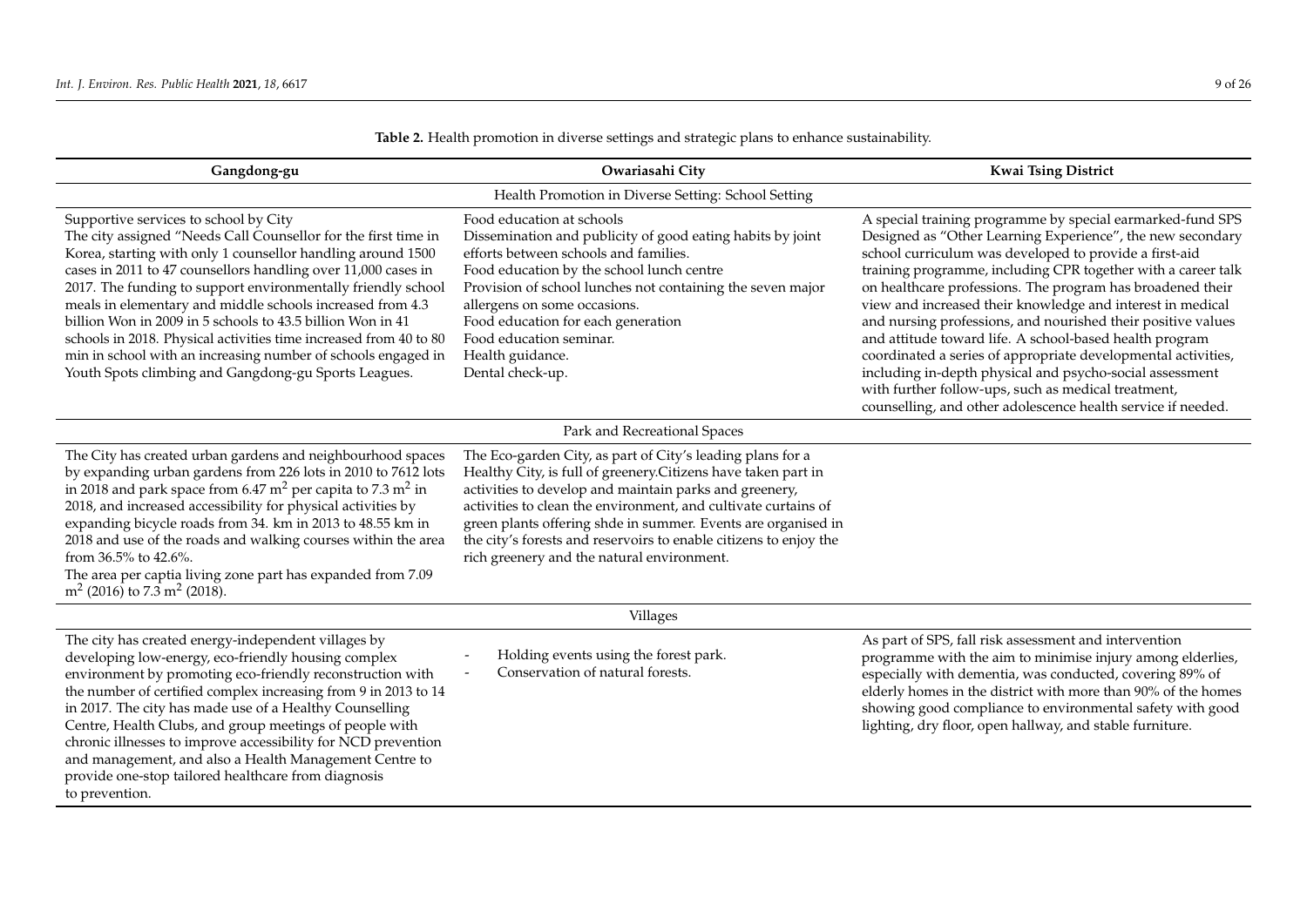<span id="page-9-0"></span>

| Gangdong-gu                                                                                                                                                                                                                                                                                                                                                                                                                                                                                                                                                                                                                  | Owariasahi City                                                                                                                                                                                                                                                                                                                                                                                                                                                                                                                                                                                                                                                                                                                                          | <b>Kwai Tsing District</b>                                                                                                                                                                                                                                                                                                                                                                                                                                                      |
|------------------------------------------------------------------------------------------------------------------------------------------------------------------------------------------------------------------------------------------------------------------------------------------------------------------------------------------------------------------------------------------------------------------------------------------------------------------------------------------------------------------------------------------------------------------------------------------------------------------------------|----------------------------------------------------------------------------------------------------------------------------------------------------------------------------------------------------------------------------------------------------------------------------------------------------------------------------------------------------------------------------------------------------------------------------------------------------------------------------------------------------------------------------------------------------------------------------------------------------------------------------------------------------------------------------------------------------------------------------------------------------------|---------------------------------------------------------------------------------------------------------------------------------------------------------------------------------------------------------------------------------------------------------------------------------------------------------------------------------------------------------------------------------------------------------------------------------------------------------------------------------|
|                                                                                                                                                                                                                                                                                                                                                                                                                                                                                                                                                                                                                              | Housing Complex                                                                                                                                                                                                                                                                                                                                                                                                                                                                                                                                                                                                                                                                                                                                          |                                                                                                                                                                                                                                                                                                                                                                                                                                                                                 |
| The city promotes physical activities by climbing stairs in<br>apartments with 5 housing complex participated in 2015<br>increased to 15 in 2017.                                                                                                                                                                                                                                                                                                                                                                                                                                                                            | Ecological ISO for homes.<br>Utilisation of natural energy.                                                                                                                                                                                                                                                                                                                                                                                                                                                                                                                                                                                                                                                                                              | Suuported by the Occupational Safety and Health Council, a<br>set of criteria was developed as outcome measures for<br>accreditation of a Safety and Healthy Estate aiming to<br>strengthen the property management on key areas related to<br>safety and health.                                                                                                                                                                                                               |
|                                                                                                                                                                                                                                                                                                                                                                                                                                                                                                                                                                                                                              | Safe and Healthy Workplace                                                                                                                                                                                                                                                                                                                                                                                                                                                                                                                                                                                                                                                                                                                               |                                                                                                                                                                                                                                                                                                                                                                                                                                                                                 |
|                                                                                                                                                                                                                                                                                                                                                                                                                                                                                                                                                                                                                              | Universal design is integrated into land readjustment projects<br>involving roads, parks and other urban infrastructures to be<br>maintained and updated so everyone can get around safely.<br>Health support for citizens through cooperation between Aichi<br>Medical University's medical library and public libraries<br>(ME-LI.LIN)                                                                                                                                                                                                                                                                                                                                                                                                                 | Survey was conducted to explore the attitudes of residents and<br>hospital staff on safety and health issues at workplace and<br>home jointly with Occupational Safety and Health Council<br>with activities organized in several locations to promote safety<br>and health.                                                                                                                                                                                                    |
|                                                                                                                                                                                                                                                                                                                                                                                                                                                                                                                                                                                                                              | Strategic Planning                                                                                                                                                                                                                                                                                                                                                                                                                                                                                                                                                                                                                                                                                                                                       |                                                                                                                                                                                                                                                                                                                                                                                                                                                                                 |
| Gangdong-gu's Healthy City Master Plan Goals and Strategies<br>Korea's first customized Healthy City Planning Guideline<br>The Healthy City policies have shifted from focusing<br>mainly on health, medical care, and welfare to the<br>empirical analysis of the relationship between urban<br>physical environments leading to customised health city<br>planning guideline, first in Korea.<br>Advisory committee members consisting of 17 people,<br>including professors (urban planning, health,<br>architecture), CEOs (landscape, urban planning, and<br>architecture), and Food-Health-related research directors. | The Fifth Owariasahi City General Plan<br>It was formulated as the general guidelines for community<br>building. The Healthy City activities were recognized as part<br>of the means to advance the general plan.<br>The city reviewed the Owariasahi Healthy City Programme<br>(HCP) that was formulated in December 2005. The projects<br>under implementation in the city have been systemized into<br>the three guidelines defined in the Owariasahi HCP:<br>Making a city that prevents people from becoming<br>bedridden;<br>Making a city people want to go out into; and<br>Making a city where people would always want to live to<br>promote a Healthy City with healthy people.<br>The three guidelines had synergetic effects postponing the | Signature Project Scheme (SPS)<br>Utilised the SPS earmarked funding (HK 100 million HKD) to<br>District Councils initiated by Hong Kong SAR Chief Executive<br>Policy Address in 2013 to enhance Community Health Care<br>Services in launching district-wide primary health care<br>services. Kwai Tsing District was chosen to launch first District<br>Health Centre in 2019 as government strategy to enhance<br>primary health care, as announced in 2017 Policy Address. |
|                                                                                                                                                                                                                                                                                                                                                                                                                                                                                                                                                                                                                              | need for nursing care and extending healthy life expectancy.<br>The results are fed back to citizens every year.                                                                                                                                                                                                                                                                                                                                                                                                                                                                                                                                                                                                                                         |                                                                                                                                                                                                                                                                                                                                                                                                                                                                                 |

**Table 2.** *Cont.*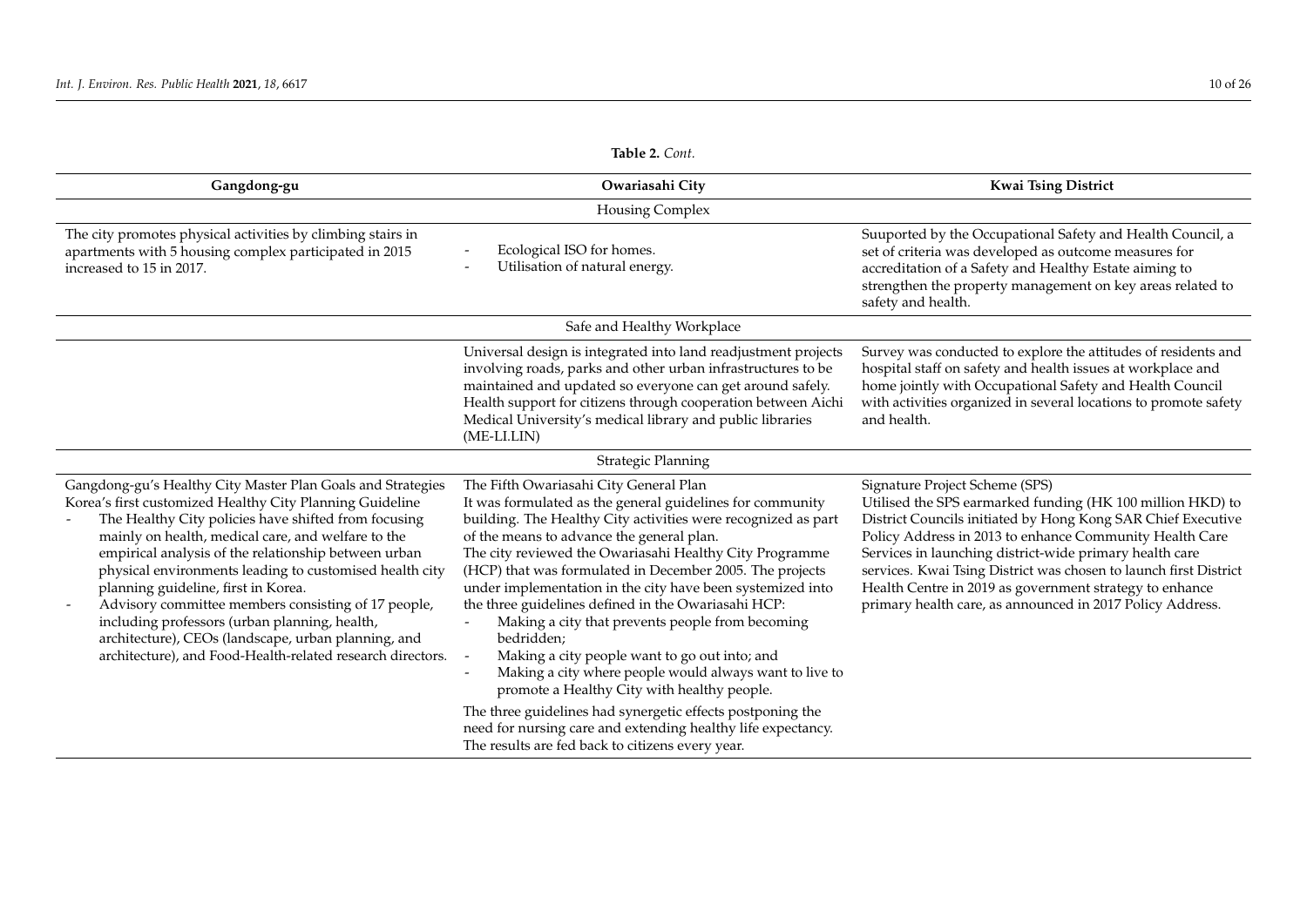| Gangdong-gu                                                                                                                                                                                                                                                                                                                                                                                                                                                                                                                                                                                                                                                                                                         | Owariasahi City                                                                                                                                                                                                                                                                                                                                                                                                                                                                                                                                                                                                                                                                                                                                                                      | <b>Kwai Tsing District</b>                                                                                                                                                                                                                                                                                                                                                                                                                                                                                                                                                                                                                                                                        |
|---------------------------------------------------------------------------------------------------------------------------------------------------------------------------------------------------------------------------------------------------------------------------------------------------------------------------------------------------------------------------------------------------------------------------------------------------------------------------------------------------------------------------------------------------------------------------------------------------------------------------------------------------------------------------------------------------------------------|--------------------------------------------------------------------------------------------------------------------------------------------------------------------------------------------------------------------------------------------------------------------------------------------------------------------------------------------------------------------------------------------------------------------------------------------------------------------------------------------------------------------------------------------------------------------------------------------------------------------------------------------------------------------------------------------------------------------------------------------------------------------------------------|---------------------------------------------------------------------------------------------------------------------------------------------------------------------------------------------------------------------------------------------------------------------------------------------------------------------------------------------------------------------------------------------------------------------------------------------------------------------------------------------------------------------------------------------------------------------------------------------------------------------------------------------------------------------------------------------------|
| The Pledge of Mayor for election (July 1 2018-June 30 2022)<br>Creating Healthy City environment (7 cases): creating<br>sports facilities (4 cases), creating walkways (2 cases,)<br>creating a park (1 case).<br>Creating a healthy living environment (1 case):<br>establishing Gangdong's standards for fine dust.<br>Creating a healthy environment without alienation and<br>discrimination (1 case): expanding sports programs for<br>people with developmental disabilities.<br>Health-friendly policy (1 case): establishing eco-friendly<br>urban agriculture local food system.<br>Establishment and revision of relevant ordinances for<br>health city:<br>Basic ordinance for child obesity prevention. | Owariasahi has developed and is implementing seven leading<br>plans:<br>The Healthy City activities initiated by the city were<br>recognized by citizens and the city assembly, and the HC<br>activities were recognized as a means to advance the general<br>plan (not simply as part of measures) for the city. The HC<br>concept was introduced in most of the city's policies. The<br>seven leading plans are:<br>Cycle for Good Health;<br>(1)<br>Enhancing Health of the Elderly;<br>(2)<br>City Enjoyable for Walking;<br>(3)<br>Getting Refreshed;<br>(4)<br>Food Education for Health;<br>(5)<br>Eco-garden City;<br>(6)<br>Renovation of the Whole City.<br>(7)<br>They realize the three guidelines in HCP.<br>Information about Healthy Cities was shared between the HC | First District Health Centre in Hong Kong<br>In the 2017 Policy Address, the Government announced that it<br>would set up a steering committee on primary healthcare<br>development to comprehensively review the existing planning<br>of primary healthcare services and provide healthcare services<br>via district-based medical-social collaboration in the<br>community. Kwai Tsing District was chosen to set up a District<br>Health Centre (DHC) under a brand new operation mode<br>taken reference from previous track record in Healthy City<br>development. The Kwai Tsing DHC was inaugurated in 2019<br>operated by Kwai Tsing Safe City and Healthy City<br>Association (KTSCHSA). |
|                                                                                                                                                                                                                                                                                                                                                                                                                                                                                                                                                                                                                                                                                                                     | Promotion Headquarters (consisting of the mayor and city<br>officials in ranks higher than director general) and the Healthy<br>City Promotion Headquarters Promotion Committee<br>(consisting of city officials).<br>The Asahi Health Fiesta has been organized since 2005 to help<br>citizens understand the concept of Healthy Cities and<br>expanded to the concept, "Health of City in 2018". Many<br>events of dissemination of information of the city were held<br>with industry-academia-administration collaboration and<br>collaboration with agricultural organizations, in addition to<br>previous concepts mainly focused on physical health and<br>mental health.                                                                                                     |                                                                                                                                                                                                                                                                                                                                                                                                                                                                                                                                                                                                                                                                                                   |

**Table 3.** Policy commitment and Community Partnership.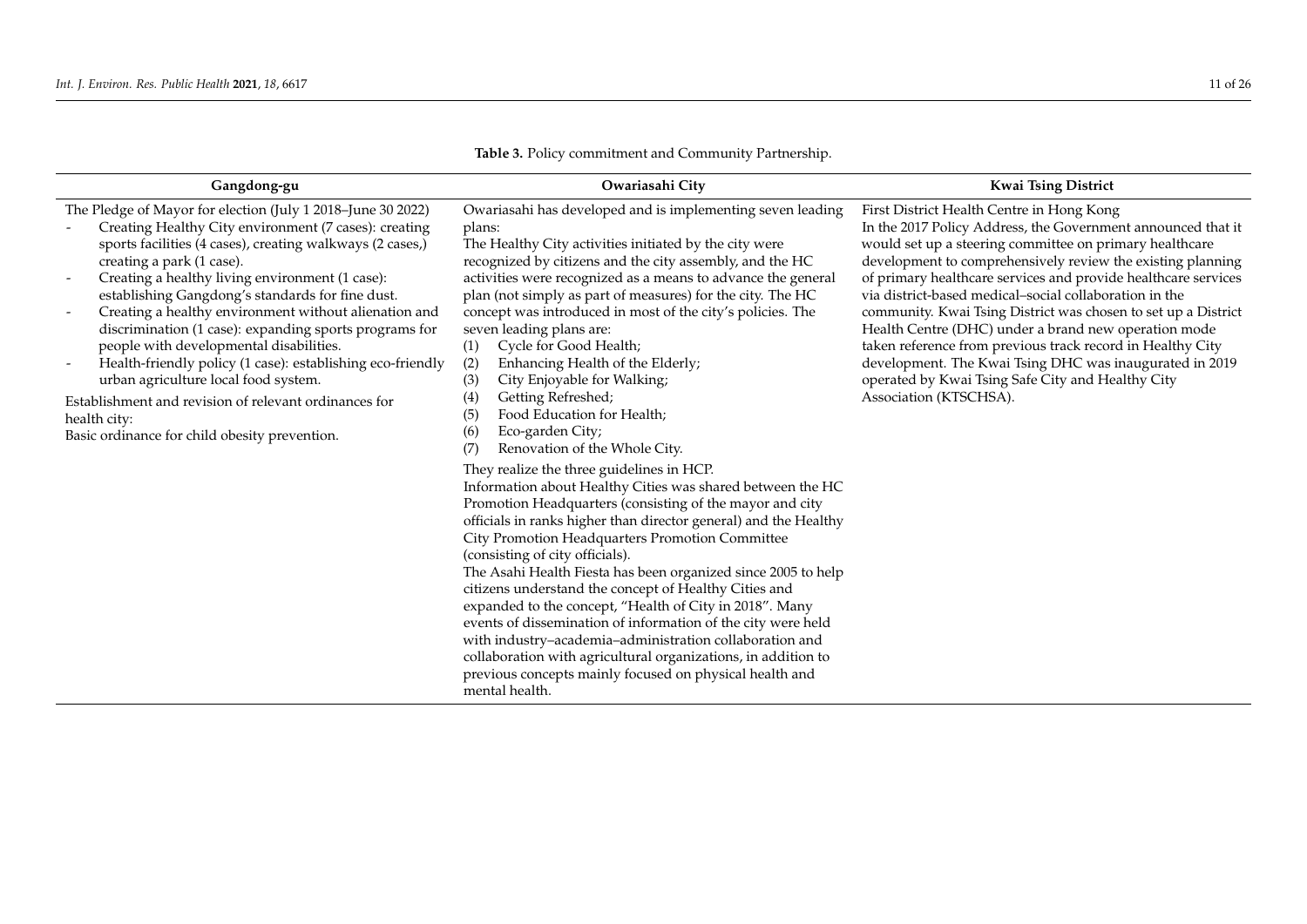| Table 3. Cont.                                                                                                                                                                                                                                                                                                                                                                                                                                                                                                                                                                                                                                                                                                                                                                                                                                                                                                                                                                                                                                                                                                                                                                                                                                                                                                                                                                                                                                                                                                             |                                                                                                                                                                                                                                                                                                                                                                                                                                                                                                                                                                                                                                                                                                                                                                                                                                                                                                                                                                                                                                                                                                                                                                                                                                                                                                                                                                                                                                                                                                                                                                                                                                                                                                                                                                                                                                                                      |                                                                                                                                                                                                                                                                                                                                                                                                                                           |  |
|----------------------------------------------------------------------------------------------------------------------------------------------------------------------------------------------------------------------------------------------------------------------------------------------------------------------------------------------------------------------------------------------------------------------------------------------------------------------------------------------------------------------------------------------------------------------------------------------------------------------------------------------------------------------------------------------------------------------------------------------------------------------------------------------------------------------------------------------------------------------------------------------------------------------------------------------------------------------------------------------------------------------------------------------------------------------------------------------------------------------------------------------------------------------------------------------------------------------------------------------------------------------------------------------------------------------------------------------------------------------------------------------------------------------------------------------------------------------------------------------------------------------------|----------------------------------------------------------------------------------------------------------------------------------------------------------------------------------------------------------------------------------------------------------------------------------------------------------------------------------------------------------------------------------------------------------------------------------------------------------------------------------------------------------------------------------------------------------------------------------------------------------------------------------------------------------------------------------------------------------------------------------------------------------------------------------------------------------------------------------------------------------------------------------------------------------------------------------------------------------------------------------------------------------------------------------------------------------------------------------------------------------------------------------------------------------------------------------------------------------------------------------------------------------------------------------------------------------------------------------------------------------------------------------------------------------------------------------------------------------------------------------------------------------------------------------------------------------------------------------------------------------------------------------------------------------------------------------------------------------------------------------------------------------------------------------------------------------------------------------------------------------------------|-------------------------------------------------------------------------------------------------------------------------------------------------------------------------------------------------------------------------------------------------------------------------------------------------------------------------------------------------------------------------------------------------------------------------------------------|--|
| Gangdong-gu                                                                                                                                                                                                                                                                                                                                                                                                                                                                                                                                                                                                                                                                                                                                                                                                                                                                                                                                                                                                                                                                                                                                                                                                                                                                                                                                                                                                                                                                                                                | Owariasahi City                                                                                                                                                                                                                                                                                                                                                                                                                                                                                                                                                                                                                                                                                                                                                                                                                                                                                                                                                                                                                                                                                                                                                                                                                                                                                                                                                                                                                                                                                                                                                                                                                                                                                                                                                                                                                                                      | <b>Kwai Tsing District</b>                                                                                                                                                                                                                                                                                                                                                                                                                |  |
|                                                                                                                                                                                                                                                                                                                                                                                                                                                                                                                                                                                                                                                                                                                                                                                                                                                                                                                                                                                                                                                                                                                                                                                                                                                                                                                                                                                                                                                                                                                            | Health in other policies                                                                                                                                                                                                                                                                                                                                                                                                                                                                                                                                                                                                                                                                                                                                                                                                                                                                                                                                                                                                                                                                                                                                                                                                                                                                                                                                                                                                                                                                                                                                                                                                                                                                                                                                                                                                                                             |                                                                                                                                                                                                                                                                                                                                                                                                                                           |  |
| Housing<br>Provide eco-friendly houses with certification mark "Eroeum"<br>to buildings that applied a "Gangdong low-energy,<br>eco-friendly apartment houses guideline" among apartments<br>with over 300 households.<br>City planning<br>Analyzes the health level of Gangdong-gu and analyzes the<br>relationship with the urban environmental field focusing on<br>vulnerable areas, and presents the results.<br>Transport<br>Expansion of bicycle infrastructure-<br>Create a healthy bicycle-usage environment by expanding<br>bicycle roads and unmanned rental system.<br>Walking-friendly walkway environment<br>Pedestrian-priority road where the sidewalks and roads are<br>not separated from each other.<br>Specialized school zone safe walkways safe from traffic<br>accidents.<br>Specialized safe walking roads with nightlights.<br>Heat-wave shelter and outdoor canopies repair Gangdong<br>Green-Way and expand green spaces such as parks to increase<br>accessibility of residents' physical activity.<br>Environment<br>Preserve ecological environment<br>Restoring and greening project of Godeokcheon<br>ecological stream to become a resting space in the city<br>centre, with facilities such as waterfront stage, floor<br>fountain, athletic park, walkway, and bicycle road.<br>Create Gangdong Areum Forest and restore urban forest;<br>Operate experiencing forest centre for children;<br>Duncheon-dong Ecological Landscape protected area;<br>Expand green spaces in living zone. | Renovation of the Whole City<br>Leading plans of the Healthy City Program to promote<br>citizens' health through the urban environment by improving<br>the urban infrastructure, maintaining public facilities,<br>enhancing convenience of public transport, and promoting<br>introduction of universal design, etc.<br>Transport<br>"Making a city people want to go out into" (one of the Healthy<br>City program policies), the City Public Transport Council,<br>which is organized by general passenger automobile<br>transportation business operators, etc., reviews the city bus<br>service that is used by citizens.<br>Social Welfare<br>Social Welfare Council implements project to collect surplus<br>food and food close to its use-by date and are still edible from<br>general families, and distribute them to the needy and their<br>families for free to reduce food waste.<br>General Waste Disposal Basic Plan<br>The City and citizens discuss and review the promotion and<br>progress management of the plan to develop a recycling-based<br>city by promoting 3Rs: Reduce, Reuse, Recycle.<br>Sport and Recreation<br>The City collaborates with health promoters in<br>promoting activities for muscular training, walking,<br>laughter, and health.<br>Working with neighbourhood associations in park<br>$\blacksquare$<br>conservation, caring for small lots made into what we<br>call pocket parks, and carrying out crime-prevention<br>patrols and voluntary disaster-prevention activities.<br>Walking events planned by the Love Yada River<br>$\overline{\phantom{a}}$<br>Association, youth league of the society of commerce and<br>industry, and sports promoters were designated as part<br>of the Hotto Challenge Walking to encourage citizens to<br>walk 40 km per year through walking events or on<br>walking courses. | Additionally, in the 2017 Policy Address, the Government<br>announced that it would enhance community health through<br>cross-sector and multi-disciplinary collaboration.<br>Regularise and extend the Dementia Community<br>Support Scheme.<br>Based on the evaluation results of the Student Mental<br>Health Support Pilot Scheme, consider ways to provide<br>appropriate support services for students with mental<br>health needs. |  |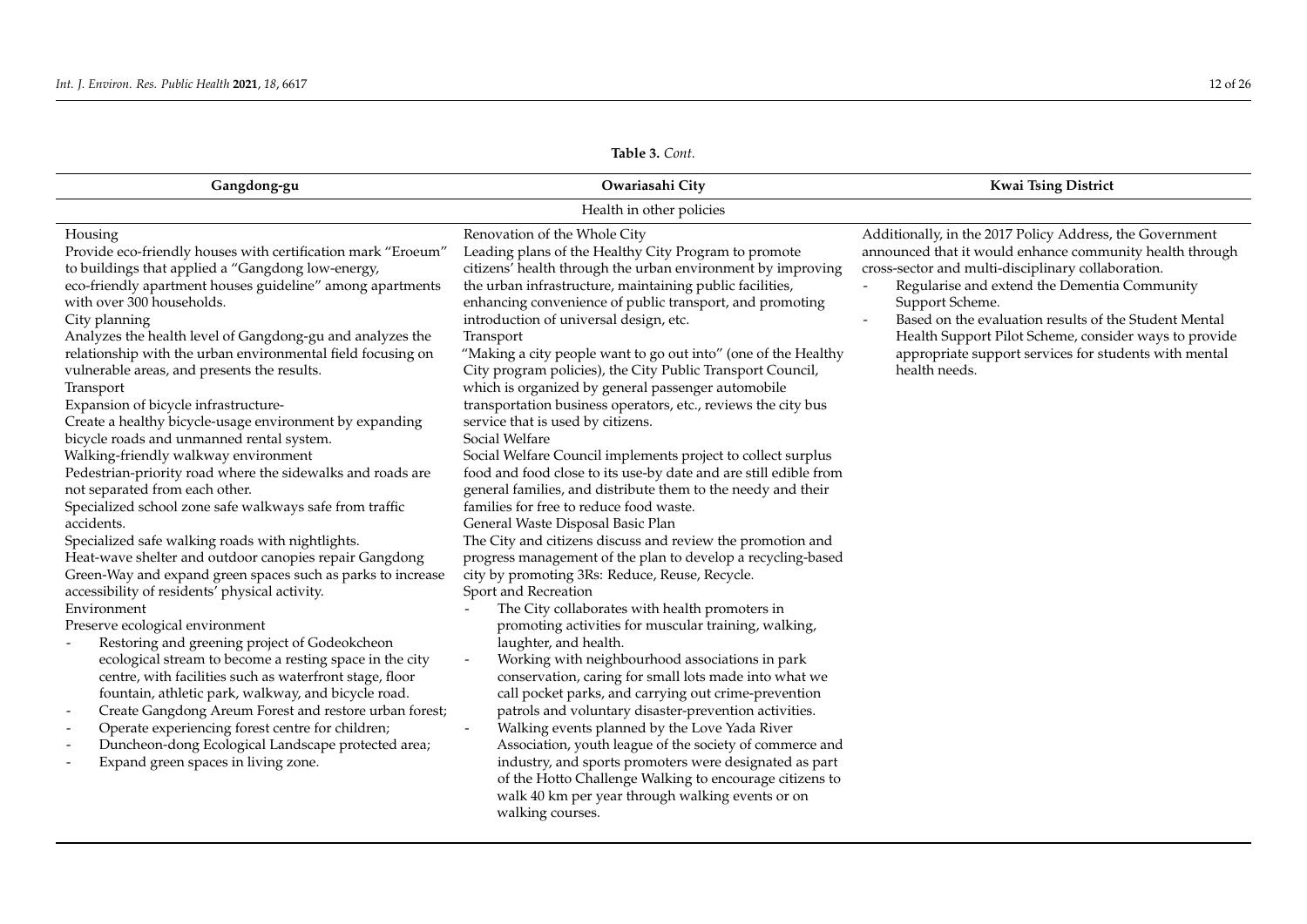| Gangdong-gu                                                                                                                                                                                                                                                                                                                                                                                                                                                                                                                                                                 | Owariasahi City                                                                                                                                                                                                                                                                                                                                                                                                                                                                                                                                                                                                                                                                                                                                                                                                                   | <b>Kwai Tsing District</b> |
|-----------------------------------------------------------------------------------------------------------------------------------------------------------------------------------------------------------------------------------------------------------------------------------------------------------------------------------------------------------------------------------------------------------------------------------------------------------------------------------------------------------------------------------------------------------------------------|-----------------------------------------------------------------------------------------------------------------------------------------------------------------------------------------------------------------------------------------------------------------------------------------------------------------------------------------------------------------------------------------------------------------------------------------------------------------------------------------------------------------------------------------------------------------------------------------------------------------------------------------------------------------------------------------------------------------------------------------------------------------------------------------------------------------------------------|----------------------------|
|                                                                                                                                                                                                                                                                                                                                                                                                                                                                                                                                                                             | Health in other policies                                                                                                                                                                                                                                                                                                                                                                                                                                                                                                                                                                                                                                                                                                                                                                                                          |                            |
| Low-carbon city<br>Supply renewable energy, supplying eco-friendly<br>integrated energy and building energy efficiency;<br>Operate eco-mileage system;<br>Energy-independent villages;<br>Create Gohdeokcheon;<br>Activate biodiesel with cooking oil waste.<br>Active resource circulation<br>Resource circulation center;<br>"Pay as you throw" system in apartment houses to<br>reduce food garbage;<br>Operate Gangdong flea market;<br>Create safe city<br>Integrated CCTV control centre;<br>Scout for women's safe way back home and safe delivery<br>box for women. | Good Health! People-City-Partners program<br>From 2011, the scope of the program under the HCP with<br>companies and groups that work on creating Healthy City. A<br>joint program was organized by the city and registered<br>companies.<br>The Company Cafeteria Lunch Tasting Tour to Promote Health<br>provided citizens with opportunities to visit registered<br>companies, learn about companies' health-related activities,<br>and try health-conscious meals offered by companies to their<br>employees.<br>Since 2013, Healthy Lunch (caloric intake: 650 kcal or less, salt:<br>about 3.5 g) was offered every Wednesday with cooperation<br>from a company that runs a cafeteria in the city office building.<br>This program is intended to motivate city officials and citizens<br>to promote health through meals. |                            |
|                                                                                                                                                                                                                                                                                                                                                                                                                                                                                                                                                                             |                                                                                                                                                                                                                                                                                                                                                                                                                                                                                                                                                                                                                                                                                                                                                                                                                                   |                            |

**Table 3.** *Cont.*

| Community partnership                                             |                                                                  |                                                              |  |
|-------------------------------------------------------------------|------------------------------------------------------------------|--------------------------------------------------------------|--|
| Citizen engagement                                                | Citizen engagement                                               | Partnership                                                  |  |
| Seoul Research Institute held a large-scale citizen policy debate | The City encouraged citizens to form a volunteer group, "Park    | Partnering with School of Optometry, Hong Kong Polytechnic   |  |
| attended by more than 100 people, including advisory              | Lovers Association", and the group cleans and weeds in the       | University, and with subsidy from the Kwai Tsing District    |  |
| committee members, external experts, and other local              | parks and plazas regularly.                                      | Council to provide comprehensive eye-checking and Optical    |  |
| government officials, where it presented research results and     | City Development Workshop" was organised before setting up       | Dispensing Service to Kwai Tsing residents aged 50 or above. |  |
| collected various opinions deriving high completion outcome.      | the "City Development Master Plan" reflecting residents'         |                                                              |  |
| Connectedness with the past, the cultural and biological          | opinions.                                                        |                                                              |  |
| heritage of City dwellers                                         | Local residents established "Conference for City                 |                                                              |  |
| Urban regeneration in 2014 with the concept of "a village"        | Redevelopment" for readjustment of Sango Station area to         |                                                              |  |
| where history and culture coexist with residents" in order to     | make the station area useful and attractive.                     |                                                              |  |
| improve environment of area of Amsa to revitalize local           | The City built a facility "Recycle Plaza", to dispose sorted     |                                                              |  |
| communities.                                                      | recycle materials and to accept items for Reuse. It entrusts the |                                                              |  |
|                                                                   | management of this plaza to bodies that support the              |                                                              |  |
|                                                                   | employment of elderly and disabled persons to make their         |                                                              |  |
|                                                                   | lives more enjoyable.                                            |                                                              |  |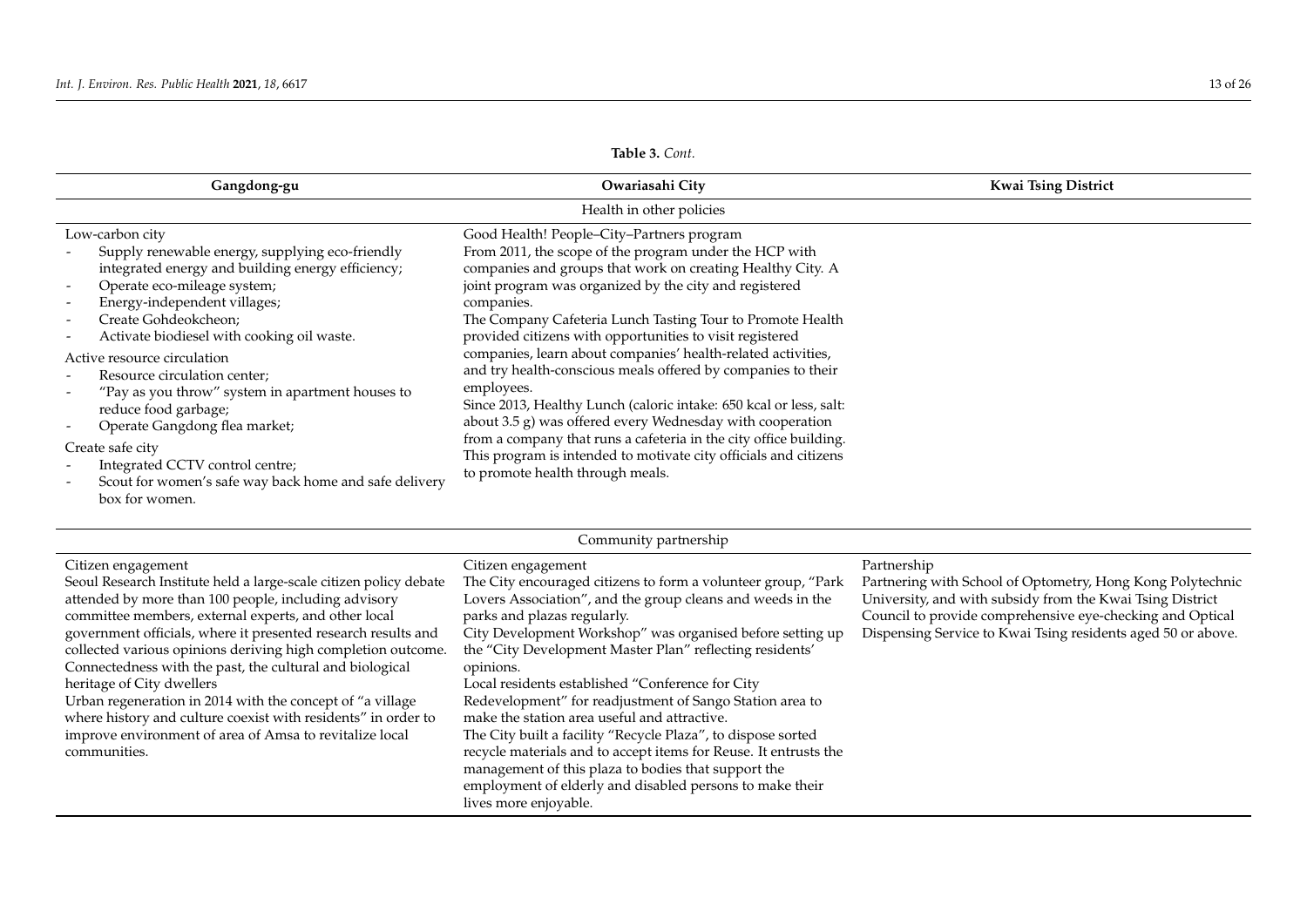<span id="page-13-0"></span>

| Table 3. Cont.                                                                                                                                                                                                                                                                                                                                                                                                    |                       |                            |
|-------------------------------------------------------------------------------------------------------------------------------------------------------------------------------------------------------------------------------------------------------------------------------------------------------------------------------------------------------------------------------------------------------------------|-----------------------|----------------------------|
| Gangdong-gu                                                                                                                                                                                                                                                                                                                                                                                                       | Owariasahi City       | <b>Kwai Tsing District</b> |
|                                                                                                                                                                                                                                                                                                                                                                                                                   | Community partnership |                            |
| Examples of projects after collecting residents' opinions,<br>consulting with related departments and experts:<br>warm and prehistoric road development project;<br>Amsa house makeover project;<br>Amsa walking environment improvement project;<br>urban agriculture revitalization project;<br>Urban Regenerating Village School;<br>Amsa Community "Madang", which can increase<br>citizens' quality of life. |                       |                            |
| Gangdong Prehistoric Culture Festival<br>Developing "exploring prehistory street parade", where 1500<br>residents plan and participate and establishing storytelling<br>marketing strategy.                                                                                                                                                                                                                       |                       |                            |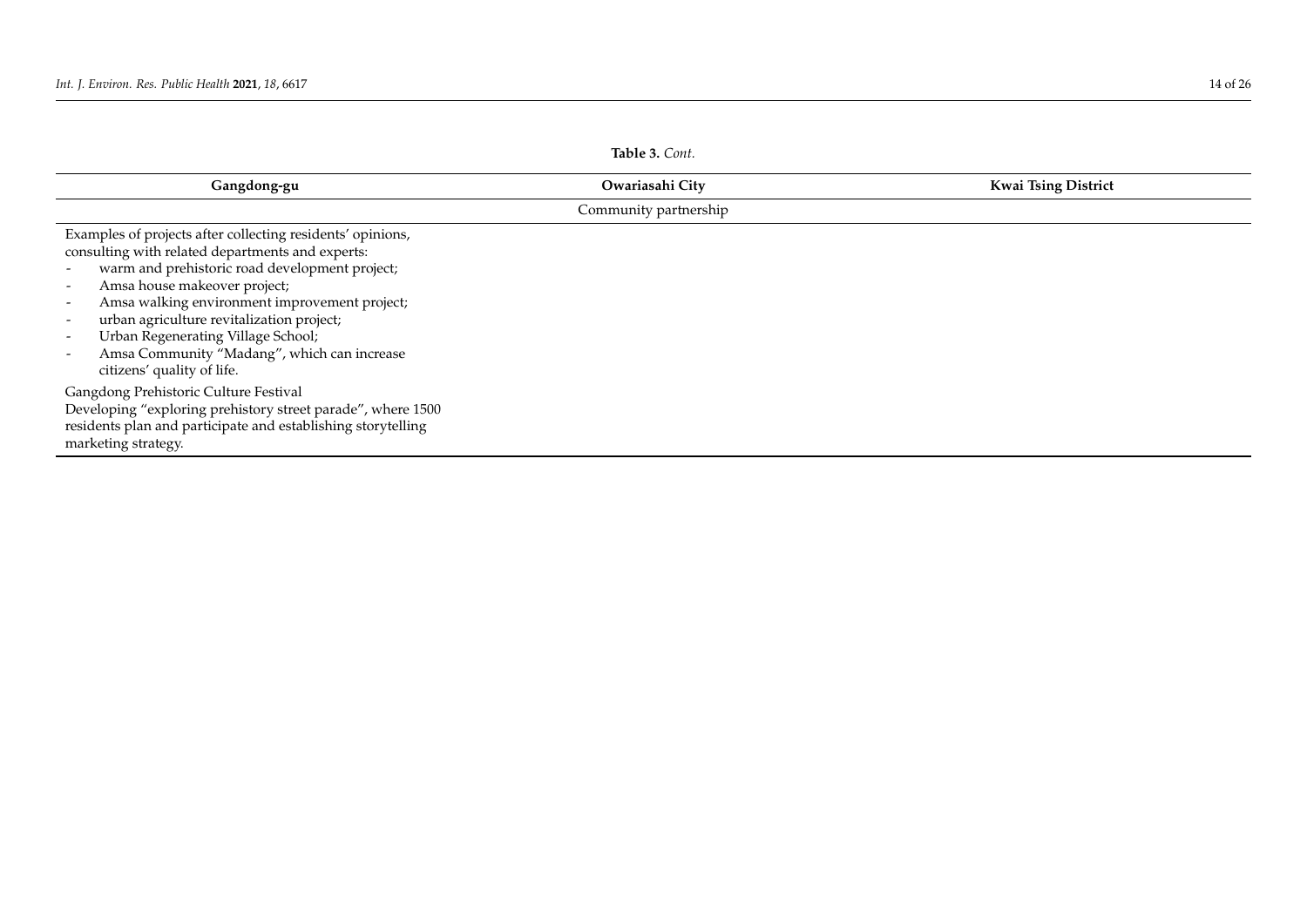# *3.3. Information, Innovation*

The health information of Gg and OC have included indicators to reflect health status, determinants of health and issues reflecting health promotion to enable the creation of a city health profile, and innovations and new initiatives were based on the city health profiles (Table [4\)](#page-17-0). Results from questionnaires from city development and the Second Healthy Asahi 21 Plan in OC have shown steady and certain improvement in citizens' health awareness, and about 90% of citizens felt that they were healthy. K and T has collected research findings related to injury prevention (intentional and non-intentional) (Table [4\)](#page-17-0). All three cities have engaged stakeholders from many different sectors, including private organisations, to launch a variety of health-promotion programmes according to the needs of the population.

#### *3.4. Resources, Research*

Gg and OC have developed a research framework for needs assessment and evaluation to monitor the performance of healthy city development with funding from a variety of government resources (Table [5\)](#page-18-0). K and T, through KTSCHC, in collaboration with academics and professionals, has developed an injury-surveillance system (Table [5\)](#page-18-0). All three cities have demonstrated improvement reflecting changing to more positive health and have received funding support for healthy city research and development (Table [5\)](#page-18-0). The governments of Gg and OC have earmarked resources for the creation of city health profile and related research studies. In K and T, resources mainly came from resources of the District Council, SPS, and other sources of funding obtained by academic institutions, mainly ad hoc funding.

## *3.5. Infrastructure, Intersectoral, and Training*

All three cities include key stakeholders, government officials, professionals and academics in the Steering Committee of HCP, and Gg has designated the Deputy Mayor to chair, and the HCP team is positioned in the Planning and Budget Division of the City office (Table [6\)](#page-19-0). All three cities have actively engaged in international exchanges and workshops locally (Table [6\)](#page-19-0). The public seminars/workshops were well attended, e.g., the public hearing for Healthy City legislation of Gg was attended by 300 people, and other forums were also well attended.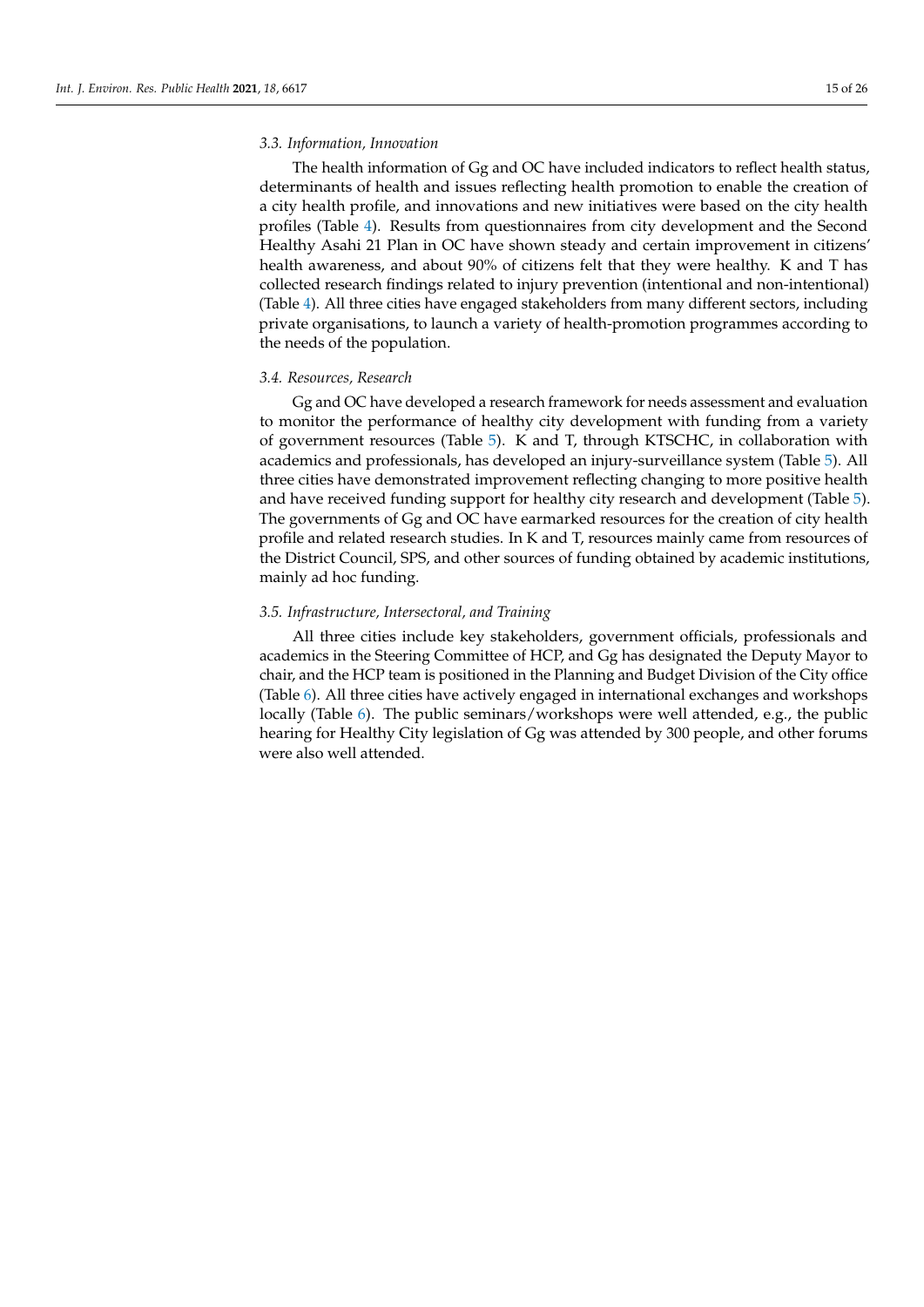| Gangdong-gu                                                                                                                                                                                                                                                                                                                                                                                                                                                                                                                                                                                                                                                                                                                                                                                                                                                                                                                                                                                                                                                                                                                                                                                                                                                                                                                                                                                                                                                                                                                                                                                                                                                                                                                                                                                                                                                                                                                                                                 | Owariasahi City                                                                                                                                                                                                                                                                                                                                                                                                                                                                                                                                                                                                                                                                                                                                                                                                                                                                                                                                                                                                                                                                                                                                                                                                                                                                                                                                                                                                                                                                                                                                                                                                                                                                                                                                                                                                                                                                                                                                                                                                                                                                                                                                                                                                                                                                                                                                                                                                                                                                                  | <b>Kwai Tsing District</b>                                                                                                                                                                                                                                                                                                                                                                                                                                                                                                                                                                                                                                                                                                                                                                                                                                                                                                                                                                                                                                                                                                                                                                                                                                                                                                                                                                                   |
|-----------------------------------------------------------------------------------------------------------------------------------------------------------------------------------------------------------------------------------------------------------------------------------------------------------------------------------------------------------------------------------------------------------------------------------------------------------------------------------------------------------------------------------------------------------------------------------------------------------------------------------------------------------------------------------------------------------------------------------------------------------------------------------------------------------------------------------------------------------------------------------------------------------------------------------------------------------------------------------------------------------------------------------------------------------------------------------------------------------------------------------------------------------------------------------------------------------------------------------------------------------------------------------------------------------------------------------------------------------------------------------------------------------------------------------------------------------------------------------------------------------------------------------------------------------------------------------------------------------------------------------------------------------------------------------------------------------------------------------------------------------------------------------------------------------------------------------------------------------------------------------------------------------------------------------------------------------------------------|--------------------------------------------------------------------------------------------------------------------------------------------------------------------------------------------------------------------------------------------------------------------------------------------------------------------------------------------------------------------------------------------------------------------------------------------------------------------------------------------------------------------------------------------------------------------------------------------------------------------------------------------------------------------------------------------------------------------------------------------------------------------------------------------------------------------------------------------------------------------------------------------------------------------------------------------------------------------------------------------------------------------------------------------------------------------------------------------------------------------------------------------------------------------------------------------------------------------------------------------------------------------------------------------------------------------------------------------------------------------------------------------------------------------------------------------------------------------------------------------------------------------------------------------------------------------------------------------------------------------------------------------------------------------------------------------------------------------------------------------------------------------------------------------------------------------------------------------------------------------------------------------------------------------------------------------------------------------------------------------------------------------------------------------------------------------------------------------------------------------------------------------------------------------------------------------------------------------------------------------------------------------------------------------------------------------------------------------------------------------------------------------------------------------------------------------------------------------------------------------------|--------------------------------------------------------------------------------------------------------------------------------------------------------------------------------------------------------------------------------------------------------------------------------------------------------------------------------------------------------------------------------------------------------------------------------------------------------------------------------------------------------------------------------------------------------------------------------------------------------------------------------------------------------------------------------------------------------------------------------------------------------------------------------------------------------------------------------------------------------------------------------------------------------------------------------------------------------------------------------------------------------------------------------------------------------------------------------------------------------------------------------------------------------------------------------------------------------------------------------------------------------------------------------------------------------------------------------------------------------------------------------------------------------------|
| Creation of City Health Profile established under Healthy City<br>Planning Guideline<br>Health Status indicators<br>Life expectancy at birth, age-standardised mortality, suicide rate;<br>Incidence of infectious disease;<br>Chronic disease diagnosis management rate;<br>Environment disease diagnosis rate;<br>Subjective health level;<br>Stress cognition rate;<br>Depression experience rate;<br>Total fertility rate;<br>Infant recommended vaccination rate.<br>Living environment<br>Public transportation, sports facilities, and park, food vendors<br>distribution;<br>Fine dust ozone, second-hand smoke;<br>Traffic safety, crime, risk perception;<br>Health budget, medical environment satisfaction;<br>Traffic environment satisfaction, safety nature.<br>Health and equity<br>Disease susceptibility, mental health, subjective health level;<br>Fruit and vegetable intake;<br>Unmet medical experience, vaccination, health check-up;<br>Subjective health level of elderly living alone, depressive<br>experience, walking practice, falling experience.<br>Analysis of economic and social determinants of health for the city<br>The analysis results of residents' health status based on major<br>sociological and economic determinants.<br>The levels of desirable health behaviours (physical activity<br>practice, walking practice, participating in sports activity, etc.)<br>were low in the elderly and high unhealthy behaviours<br>(chronic/acute disease, accident experience rate, suicide<br>ideation) were high in the elderly with low education and<br>income.<br>People with low age and high education and income level have<br>high health satisfaction through healthy behaviour practice.<br>Identification of major problems of the city.<br>Population aging and increasing prevalence of chronic disease.<br>Deteriorating health problems, such as increased obesity in<br>children and youth.<br>Weak mental health. | Health Information<br>The Healthy Asahi 21 Plan has been formulated for city development<br>based on recognition that the health of individual citizens is significant<br>and important for sustainable society.<br>Statistic data and questionnaire result are used and evaluated by<br>extracting current situations and issues surrounding health promotion.<br>The current values and target values are as follows:<br>Nutrition/dietary habits;<br>1.<br>2.<br>Physical activities/exercise;<br>Recreation/promotion of mental health;<br>3.<br>Smoking/COPD;<br>4.<br>Alcohol;<br>5.<br>Dental health;<br>6.<br>7.<br>Non-communicable diseases;<br>8.<br>Health of parents and children;<br>9.<br>Food education.<br>The Cycle for Good Health and Enhancing Health of the Elderly<br>(leading City plan) identifies users' health conditions through<br>measurement, provides health promotion courses appropriate for<br>health conditions (e.g., bringing physical checkup Results to normal<br>conditions, easy muscular training exercise), and offers<br>appropriate advice.<br>Results from the Questionnaires for City Development, questionnaire<br>regarding the Second Healthy Asahi 21 Plan, questionnaire conducted<br>at the Asahi Health Fiesta, and questionnaire relate to Asahi Health<br>Meister show steady and certain improvement in citizens "health<br>awareness" according to the effects from various efforts of Healthy<br>City Program. About 90% of citizens answered that they think they are<br>healthy according to the result of questionnaires.<br>Innovation/new initiatives based on city health profile<br>The General Plan Deliberative Council was set up to reflect opinions of<br>various stakeholders when formulating the comprehensive local<br>strategy and local population vision and verifying the effect of the<br>comprehensive local strategy. The meeting consists of public<br>organisations (e.g., neighbourhood associations, chamber of commerce,<br>and industry), academic experts, and citizens selected through<br>public solicitation.<br>The City hold the Children's Conference, in which the city mayor and<br>the superintendent of the board of education listen to the opinions of<br>students and discuss how to improve the city to be comfortable and<br>attractive. The City will reflect the opinions of students so students<br>will gain their own opinions and interest in city development by<br>that chance. | Health Information by various academic studies<br>Suicide and Self-Harm<br>Conducting supportive research for evaluating interventions and<br>gaining knowledge in preventing self-harm and suicide<br><b>Injury Prevention</b><br>Interventional trial of surveillance-based prevention programme for<br>injuries in elderly homes.<br>Violence and abuse<br>Study of domestic violence aims to examine the association between<br>domestic violence and clinical outcomes.<br>Traffic Injury Database<br>Develop an integrated traffic injury database, incorporating the<br>Transport Department, Injury Surveillance System, and Princess<br>Margaret Hospital Accident and Emergency to facilitate<br>epidemiological studies with GIS analysis together with this survey.<br>Innovation/new initiatives based on city health profile<br>The Kwai Tsing Safety and Healthy Charter was launched in<br>2006, with sectors including private ones signing the charter.<br>The charter was signed again in 2014 to strengthen the<br>networking and cooperation among major government<br>departments, public utilities, education institutes, private<br>organisations, NGOs, and hospitals in maintaining a healthy<br>and sustainable health care system.<br>Services to help people with disabilities, ethnic minorities, new<br>arrivals, and the underprivileged to integrate into<br>the community. |

# **Table 4.** Information and Innovation.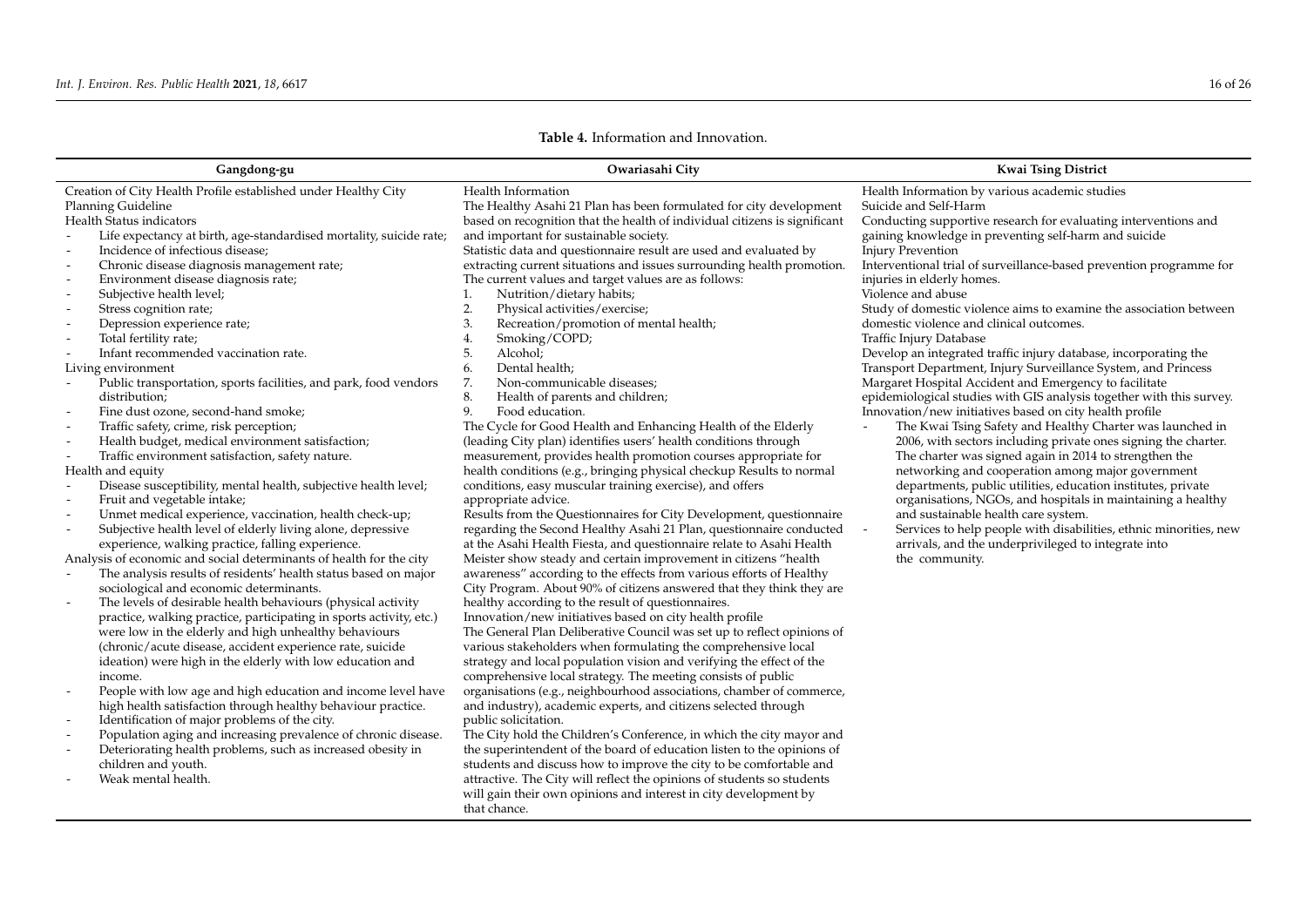|                                                                                                                                                                                                                                                                                                                                                                                                                                                                                                                                                                                                                                                                                                                                                                                                                                                                                                                                                                                                                                                                                                                                                                                                                                                                                                                                                                                                                                                                                                                                                                                                                                                                                                                                                                                                       | Table 4. Cont.  |                            |
|-------------------------------------------------------------------------------------------------------------------------------------------------------------------------------------------------------------------------------------------------------------------------------------------------------------------------------------------------------------------------------------------------------------------------------------------------------------------------------------------------------------------------------------------------------------------------------------------------------------------------------------------------------------------------------------------------------------------------------------------------------------------------------------------------------------------------------------------------------------------------------------------------------------------------------------------------------------------------------------------------------------------------------------------------------------------------------------------------------------------------------------------------------------------------------------------------------------------------------------------------------------------------------------------------------------------------------------------------------------------------------------------------------------------------------------------------------------------------------------------------------------------------------------------------------------------------------------------------------------------------------------------------------------------------------------------------------------------------------------------------------------------------------------------------------|-----------------|----------------------------|
| Gangdong-gu                                                                                                                                                                                                                                                                                                                                                                                                                                                                                                                                                                                                                                                                                                                                                                                                                                                                                                                                                                                                                                                                                                                                                                                                                                                                                                                                                                                                                                                                                                                                                                                                                                                                                                                                                                                           | Owariasahi City | <b>Kwai Tsing District</b> |
| Innovation/new initiatives based on city health profile<br>Restoring Ecological Stream Godeokcheon<br>Godeokcheon had problems with drying, ecological cutoff, pollution,<br>etc., but is now transformed into an ecological river where fish live<br>and mallard ducks and raccoons come. In the planning process,<br>specialists in various fields, such as ecology restoration, water quality,<br>landscaping, stream construction, environmental union organisations,<br>and public officials worked together, focusing on restoring ecology,<br>enhancing biodiversity, improving public accessibility and utilisation.<br>They discussed creating synergy by linking construction method,<br>planting material, creating bridge shade shelter and Godeok<br>commercial business complex, and formation of resident community<br>for sustainable ecological river maintenance management.<br>Creating an environment for physical activity<br>Making and distributing Walking Map in 18 apartment<br>complexes in jurisdiction;<br>Health club activities once a week of 18 apartment complexes;<br>Install urban walking trail and Walking App in 18 places;<br>$\overline{\phantom{a}}$<br>Install Walking Light in every 18 apartments;<br>Operate Employee Walking Day 8 times;<br>Improve physical activity rate by life cycle;<br>Child: operate child obesity prevention program by sending<br>sports instructors from Gangdong Council of Sport for All;<br>Youth: increase physical activity class in 8 schools, 2582 people;<br>"Moving Class": 3 schools, 1230 people;<br>Adult: providing healthcare programs according to<br>characteristics of living and working space;<br>Senior: open a class 2 times a week, sending physical activity<br>leader to 25 senior citizen centres. |                 |                            |
| Early diagnosis and management of dementia<br>Dementia check-up;<br>Dementia management and prevention education;<br>Cognition rehabilitation program for dementia patients;<br>Building Memory School.<br>Mental health check-up and suicide prevention<br>Mental health centre and suicide prevention centre;<br>Early detection and treatment of depression through depression<br>check-up;<br>Proper perception education on mental health and mental<br>health experiencing class;<br>Enhance life-cycle high-risk management system;<br>Healthy 100s Counselling Centre Program.                                                                                                                                                                                                                                                                                                                                                                                                                                                                                                                                                                                                                                                                                                                                                                                                                                                                                                                                                                                                                                                                                                                                                                                                                |                 |                            |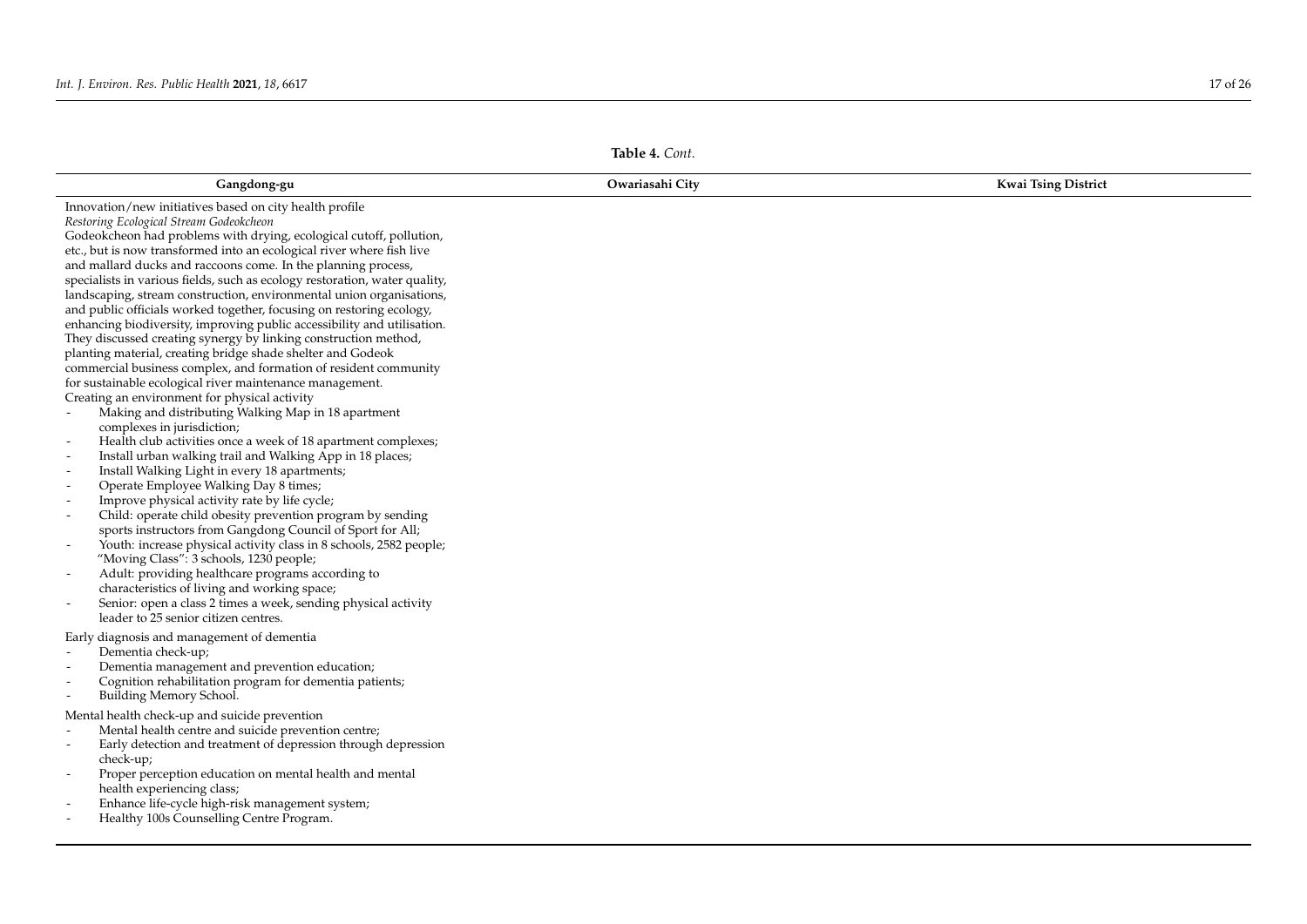<span id="page-17-0"></span>

| Gangdong-gu                                                                          | Owariasahi City | <b>Kwai Tsing District</b> |
|--------------------------------------------------------------------------------------|-----------------|----------------------------|
| Health check-up (blood pressure, blood sugar, blood lipid)                           |                 |                            |
| Individual health counselling (physicians, trainer and                               |                 |                            |
| nutritionist);                                                                       |                 |                            |
| Early detection and registration of metabolic syndrome and                           |                 |                            |
| management of continuous dosage;                                                     |                 |                            |
| Sending detected chronic disease patient to nearby private                           |                 |                            |
| medical institutions;                                                                |                 |                            |
| Elderly health check-up and counselling: continuous health care                      |                 |                            |
| of visiting nurse from Visiting Community Centre;                                    |                 |                            |
| Self-help group of patients with hypertension, diabetes,                             |                 |                            |
| hyperlipidemia;                                                                      |                 |                            |
| Operate Health Clubs: 58 clubs;                                                      |                 |                            |
| Foster community health leaders: 104 people;                                         |                 |                            |
| Health Management Center;                                                            |                 |                            |
| Integrated management of Internal Medicine and Metabolic<br>$\overline{\phantom{a}}$ |                 |                            |
| Syndrome Management Center;                                                          |                 |                            |
| One-stop tailored health care from diagnosis to prevention;                          |                 |                            |
| Self-help group of patients with hypertension, diabetes,<br>$\overline{\phantom{a}}$ |                 |                            |
| hyperlipidemia;                                                                      |                 |                            |
| Mobile Health Care Using Smart Phone;                                                |                 |                            |
| Child obesity prevention management: tailored integrated                             |                 |                            |
| education such as Moving Schools;                                                    |                 |                            |
| Healthy School: 3 schools, physical activities, nutrition                            |                 |                            |
| education; 64 schools, child obesity prevention programmes for                       |                 |                            |
| children in vulnerable classes such as Community Child Centre:                       |                 |                            |
| 6 places.                                                                            |                 |                            |
| Involving private sectors in the development of healthy lifestyle for                |                 |                            |
| the citizens                                                                         |                 |                            |
| "Healthy 100s Counselling Center" was set up at all 18                               |                 |                            |
| community centres of the apartment complexes                                         |                 |                            |
| Each centre has nurse practitioner to improve lifestyles and detect                  |                 |                            |
| metabolic syndrome and chronic illnesses early by 1-to-1 health                      |                 |                            |
| counselling and health assessment such as abdominal circumference,                   |                 |                            |
| blood pressure, blood sugar, triglyceride, good cholesterol, etc. It is a            |                 |                            |
| community-based mini health centre managed by and affiliated with                    |                 |                            |
| local medical institutions.                                                          |                 |                            |

**Table 4.** *Cont.*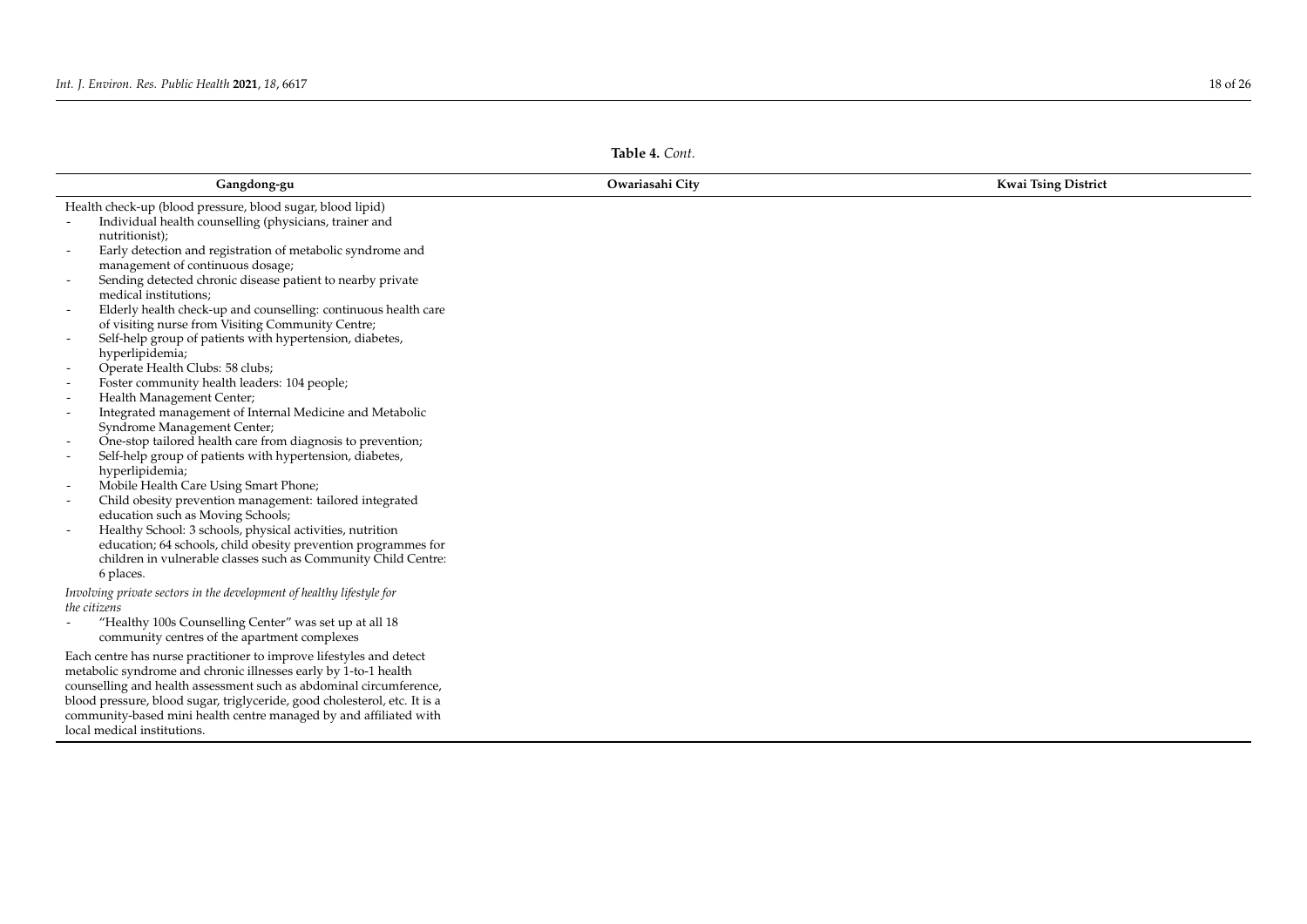<span id="page-18-0"></span>

| Gangdong-gu                                                                                                                                                                                                                                                                                                                                                                                                                                                                                                                                                                                                                                                                                                                                                                                                                                                                                                                                                                                                                                 | Owariasahi City                                                                                                                                                                                                                                                                                                                                                                                                                                                                                                                                                                                         | <b>Kwai Tsing District</b>                                                                                                                                                                                                                                                                                                                                                                |
|---------------------------------------------------------------------------------------------------------------------------------------------------------------------------------------------------------------------------------------------------------------------------------------------------------------------------------------------------------------------------------------------------------------------------------------------------------------------------------------------------------------------------------------------------------------------------------------------------------------------------------------------------------------------------------------------------------------------------------------------------------------------------------------------------------------------------------------------------------------------------------------------------------------------------------------------------------------------------------------------------------------------------------------------|---------------------------------------------------------------------------------------------------------------------------------------------------------------------------------------------------------------------------------------------------------------------------------------------------------------------------------------------------------------------------------------------------------------------------------------------------------------------------------------------------------------------------------------------------------------------------------------------------------|-------------------------------------------------------------------------------------------------------------------------------------------------------------------------------------------------------------------------------------------------------------------------------------------------------------------------------------------------------------------------------------------|
| Framework for Needs Assessment<br>Community Health Survey to investigate the needs of<br>Gangdong-gu residents in health fields such as health behaviour<br>of the residents and medical use.<br>Social: investigate the needs of Gangdong-gu residents' daily<br>2.<br>life and social problems in general, and online surveys on the<br>administration and policies of Gangdong-gu.<br>Conducting "local residents' health priorities survey" in order to<br>3.<br>establish local health care plan.<br>Actively collecting residents' opinions through creating meeting<br>4.<br>place with the Major including "Residents' Discussion Session<br>for Vision and Regional Development in Gangdong" in order to<br>establish the Healthy City Master Plan (2016) and the<br>Gangdong-gu Healthy City Planning Guideline (2018).<br>Gangdong-gu has used the indicators of the Community Health and<br>the Gangdong Social Survey to construct health city profiles to monitor<br>the performance of healthy city projects and programmes. | Needs assessment and evaluation<br>Questionnaire study to identify citizens' views on health and<br>their daily habits" upon preparation of the Second Healthy<br>Asahi 21 Plan.<br>Questionnaire study every 2 years to assess how far targets set in<br>the policies and key programmes in the Fifth General Plan have<br>been achieved and for use as a basis in further city planning.                                                                                                                                                                                                              | Research projects<br>Development of the Injury Surveillance System (ISS)": a<br>web-based system with ICD coding and GIS-based injury<br>surveillance was used to integrate injury data with geospatial<br>analysis.<br>Injury Prevention and Safety Promotion: projects include Traffic<br>Injury Database, Suicide and Self Harm, Violence and Abuse,<br>and Injury prevention in RCHE. |
| Evaluation index indicating the health risk factors of Gangdong-gu is<br>changing positively<br>Current smoking rate: 24.4% in 2009 to 17.4% in 2017;<br>Practice rate of moderate to severe physical activity: 17% in 2009 to<br>28.6% in 2017;<br>Current smoking rate: 24.4% in 2009 to 17.4% in 2017;<br>Weight control trial rate: 54.5% in 2009 to 70.4% in 2017;<br>Hypertension medication rate: 82.2% in 2009 to 89.4% in 2017;<br>Diabetes medication rate: 83.9% in 2009 to 91.2% in 2017;<br>Subjective health level perception rate: 42.2% in 2009 to 50% in 2017.                                                                                                                                                                                                                                                                                                                                                                                                                                                             | Achievements<br>In the Questionnaire on City Development in 2018, about 53% of<br>citizens replied that they know about the city's efforts to become a<br>Healthy City, almost doubled since 2006 (about 26%).<br>The percentage of elderly citizens requiring nursing care/cost of care<br>for elderly has remained low.<br>The average healthy life expectancy and independent life duration<br>have risen.<br>The collaboration with private business operators has been<br>strengthened.<br>The Healthy City activities have been employed as means to advance<br>the new General Plan of the city. | Achievements<br>Changes between 2015–2016 report and 2016–2017 report on health<br>behaviours:<br>59% increase in health check-ups;<br>35% increase in primary eye care consultation;<br>18% increase in nursing consultation;<br>28% in drug enquiry.                                                                                                                                    |
| Resources<br>Gangdong-gu is supporting Healthy City Team and project<br>coordination.<br>Subsidies received in 2018 were 1462 million WON (1 WON =<br>0.000899 USD).                                                                                                                                                                                                                                                                                                                                                                                                                                                                                                                                                                                                                                                                                                                                                                                                                                                                        | Resources<br>The City has committed resources for questionnaire study.<br>The City has integrated the Health Festival and Asapy Smile Walking<br>Rally into the Asahi Health Fiesta as an opportunity to publicise the<br>City's efforts to become a Healthy City.<br>In 2018, the city subsidised the Health Festival Executive Committee<br>and Asapy Smile Walking Rally Executive Committee.                                                                                                                                                                                                        | Resources<br>Ad hoc funding of 600,000 to 800,000 HKD.                                                                                                                                                                                                                                                                                                                                    |

# **Table 5.** Research and Resources.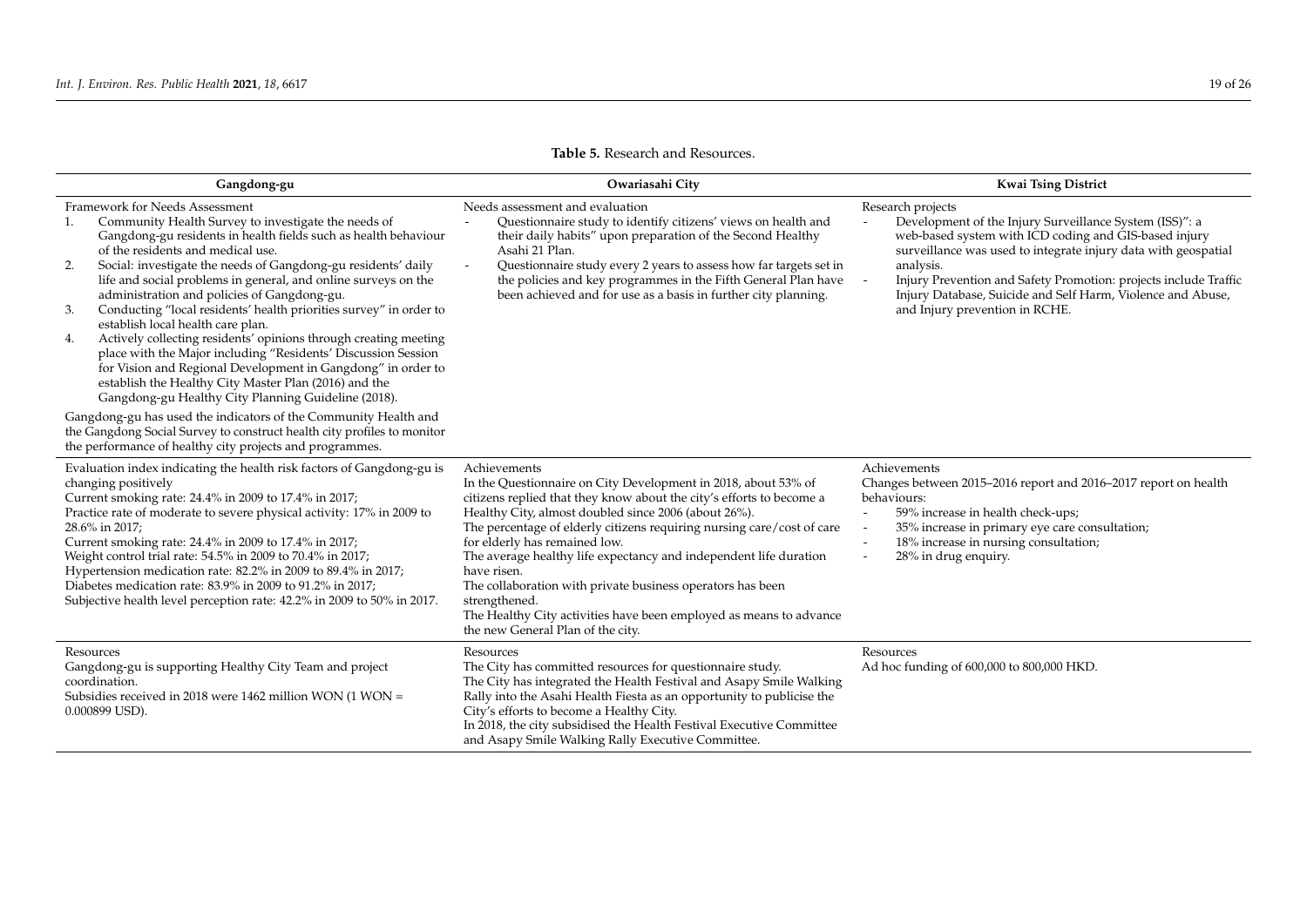<span id="page-19-0"></span>

| Gangdong-gu                                                                                                                                                                                                                                                                                                                                                                                                                                                                                                                                   | Owariasahi City                                                                                                                                                                                                                                                                                                                                                                                                                                                                                                                                                                                                       | <b>Kwai Tsing District</b>                                                                                                                                                                                                                                                                                                  |
|-----------------------------------------------------------------------------------------------------------------------------------------------------------------------------------------------------------------------------------------------------------------------------------------------------------------------------------------------------------------------------------------------------------------------------------------------------------------------------------------------------------------------------------------------|-----------------------------------------------------------------------------------------------------------------------------------------------------------------------------------------------------------------------------------------------------------------------------------------------------------------------------------------------------------------------------------------------------------------------------------------------------------------------------------------------------------------------------------------------------------------------------------------------------------------------|-----------------------------------------------------------------------------------------------------------------------------------------------------------------------------------------------------------------------------------------------------------------------------------------------------------------------------|
| Steering Committee composed of representatives from all the<br>sectors and local stakeholders with Deputy Mayor as<br>Chairman and Planning Economy Director as Vice Chairman.<br>Gangdong-gu established Gangdong-gu Healthy City Master<br>Plan and "Healthy City Team" has been transferred to the<br>Planning and Budget Division of Gangdong-gu Office from the<br>Community Health Division of Gangdong-gu Community<br>Centre in March 2017 in order to systematically promote the<br>Gangdong-gu Healthy City Project in every field. | Round-Table Conference for a HC consists of 12 members: a<br>professor of a local university, and representatives from senior<br>clubs, agricultural/cooperatives, alliance of neighbourhood<br>associations, the society of commerce and industry, social<br>welfare council, health education teachers association,<br>Regional Activities Communication Cooperative Group<br>(Mothers' Club), health-promoters association,<br>sports-promoters association, and citizens selected through<br>public solicitation, etc.<br>Promotion Office for the HC, Secretary Division, Planning<br>Dept as designated office. | Steering Committee includes doctors, professors, school<br>principals, district councillors, NGO members, businessmen,<br>and government officials<br>KTSCHCA has established organisation framework for<br>operation.                                                                                                      |
|                                                                                                                                                                                                                                                                                                                                                                                                                                                                                                                                               | Training                                                                                                                                                                                                                                                                                                                                                                                                                                                                                                                                                                                                              |                                                                                                                                                                                                                                                                                                                             |
| Since Gangdong-gu joined AFHC in 2008, it is sharing its major<br>policies and projects with overseas Healthy Cities, including:<br>Eco-friendly urban agriculture, healthy 100s consultation<br>centre, Gangdong Green-way;<br>Uploading good examples of Healthy City Policy on<br>Gangdong-gu Website so that data can be shared<br>anywhere;<br>Presented cases of Healthy City Project;<br>Healthy-City-related workshops and seminars;<br>Published and distributed Healthy-City-related reports.                                       | A city official served as an instructor at a university, and<br>explained the Healthy City activities to students who are<br>expected to become future leaders of the city.<br>The city actively accepts inspection tours and invitations to<br>give lectures at external entities.<br>Some members of the Promotion Office for a Healthy City<br>participated in the seminar regarding "Sustainable<br>Developments of Goals and Healthy City".                                                                                                                                                                      | Knowledge and skills transfer<br>Over the years, many visitors from Mainland China, Macau<br>and neighbouring countries came to Hong Kong to visit the<br>City about our model of Safe Community.Regular meetings to<br>discuss health-promotion planning.<br>In line with evaluation framework by AFHC Award<br>Committee. |

**Table 6.** Infrastructure and Intersectoral and Training.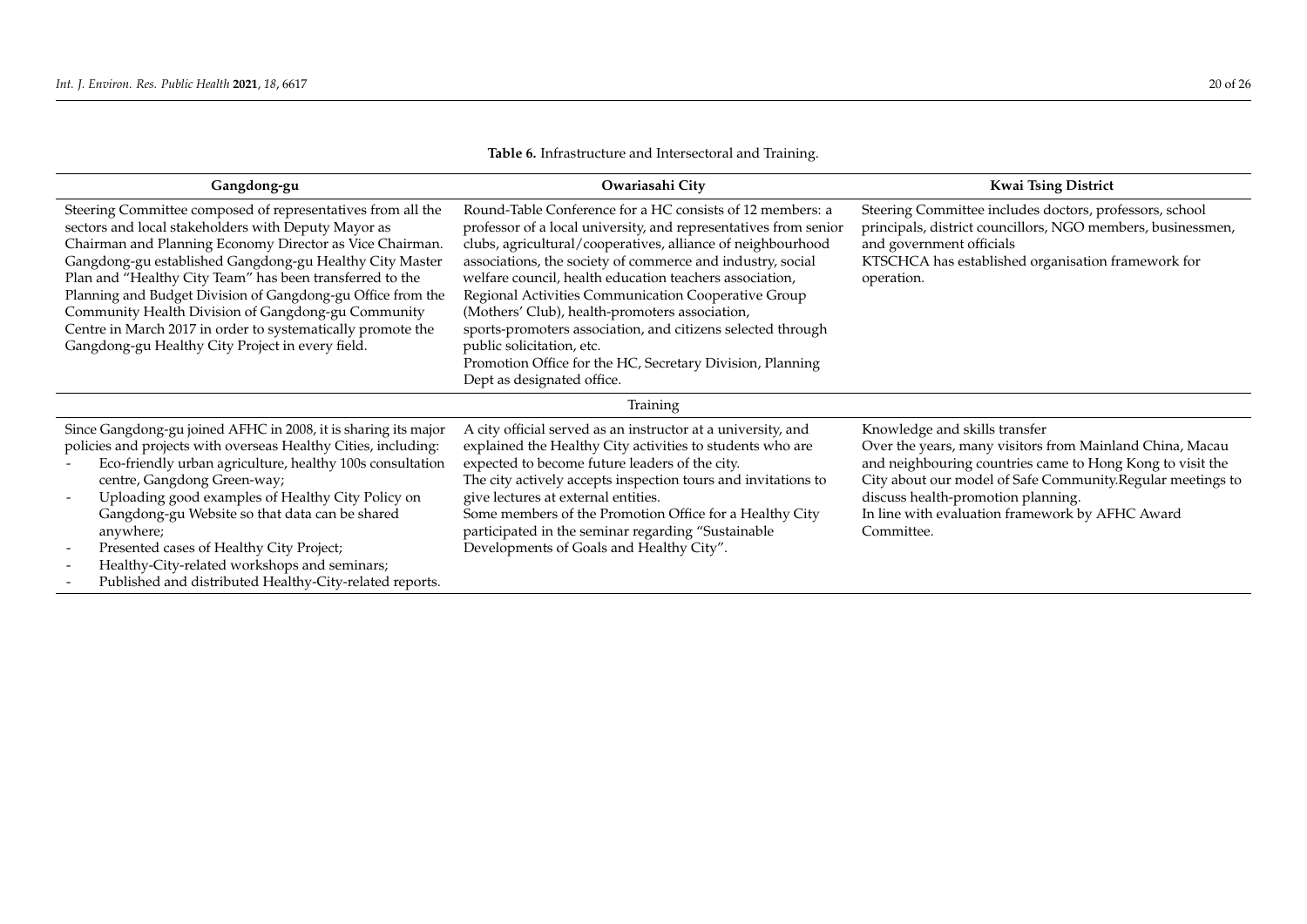# **4. Discussion**

The aim of this paper is to investigate how to implement the HC concept in a city to tackle the complexity of health by addressing the socio-economic and political determinants of health. HC is an ecological model for better health. It is not easy to sell this complex ecological model with the dominance of the medical model and will always hear the frustration of HC practitioners, "We say public health, they hear medicine; we say health they hear disease", as highlighted by de Leeus and Simos [\[53\]](#page-24-22). This has underplayed the important contributions by other sectors/groups, such as education, social work, housing, transport, security, city planning, parks and recreation management, local citizens, and the private sector, which are needed to make the city healthy, not merely an absence of disease. Therefore, various dimensions reflecting how the city functions, such as social cohesion, democratic life, community capacity, and social capital, should be measured rather than routine health statistic such as mortality and morbidity [\[54\]](#page-24-23). The measurement of health status should also go beyond mortality and morbidity and address well-being and quality of life [\[55\]](#page-24-24), and also the determinants of health [\[56\]](#page-25-0). The prevailing bio-medical paradigm has shown to be a key cultural barrier to translate Health in All principles in day-to-day practice [\[57\]](#page-25-1). This is the spirit of the SPIRIT framework to identify how the city can create better health for the local citizens in a real sense. The analysis from the case studies of the cities with an established track record in HC movement would enlighten how HC would create conditions for better governance, enhanced inter-sectoral action, and opportunities for Health in All Policies as well as greater resilience of programmes facing resource limitation and political turmoil [\[53\]](#page-24-22).

The seven leading plans of OC were formulated to realise the three guidelines defined in OC HCP and became the policy framework of the city. With the strong political commitment, many structures have been in place with systematic collaboration between different government departments and sectors across many aspects of city life, resulting in renovation of the whole city to be more conducive for healthy living through the improvement of city infrastructure and facilities, leading to a better living environment (Tables [2](#page-9-0) and [3\)](#page-13-0). The city has engaged the private sector apart from local citizens in taking actions in HCP, and also sought expert advice from different professionals and academics. The health information collected would identify health care needs to cater to the health conditions of special population groups such as the elderly through "Cycle for Good Health and Enhancing Health of the Elderly" as the leading city plan, Koala Class programme to cater to the developmental needs of young children, and Asapy Vaccination Navigation Schedule to manage immunisation programmes (Table [4\)](#page-17-0). The city health profile has resulted in innovative high level of community engagement, such as the "General Plan Deliberative Council", "Children's Conference", and "Children's Canteen". As HC movement has become an integral part of city planning, monitoring and evaluation have been built in to assess the Second Healthy Asahi 21 Plan, showing steady and certain improvement in citizens' health awareness according to the effects from various efforts of the HC Programme, and about 90% of the citizen perceived themselves healthy according to the result of questionnaires (Table [4\)](#page-17-0).

A periodic assessment by questionnaire study was also conducted to assess whether targets set in the policies and key programmes in the Fifth General Plan have been achieved to be used as a basis in further city planning with good achievements, and positive results have been achieved (Table [5\)](#page-18-0). About 53% of citizens replied that they knew about the city's efforts to become a HC on city development in 2018 and doubled since 2006. The city has made proud of the achievements in the improvement of average healthy life expectancy and the average independent life during as well as maintaining a low percentage of elderly citizens requiring nursing care/cost care for the elderly. One can regard OC as an exemplary example of cities taking a comprehensive citywide approach to health promotion across different aspects of city life with success in integrating the HC concept into core city policy framework [\[58\]](#page-25-2). The city has made use of HC development as a quality-assurance cycle of continuous improvement using the SPIRIT framework as criteria and standard.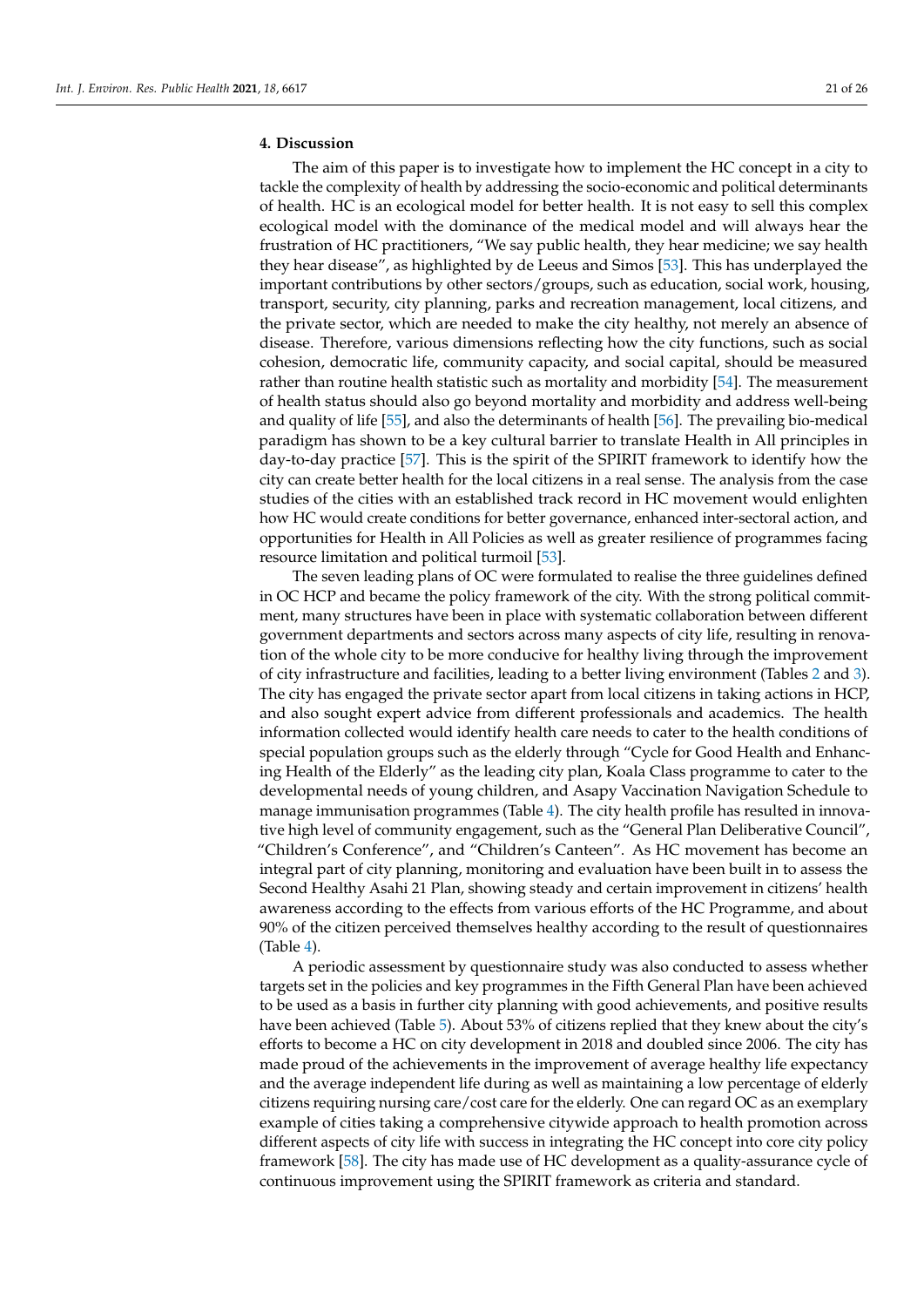The development of the Master HC plan by Gg, being Korea's first customised Healthy City Planning Guideline with the Mayor's election pledge, has led to health in city policies across a range of sectors (Tables [2](#page-9-0) and [3\)](#page-13-0). Gg has developed a very comprehensive city health profile with indicators reflecting HC development, including socio-economic determinants of health, and innovations and initiatives based on city health profile have covered healthy living from wide perspectives (Table [4\)](#page-17-0). The research framework on needs assessment is also comprehensive, and the evaluation has shown positive changes (Table [5\)](#page-18-0). Apart from the improvement of health behaviours as shown in Table [5,](#page-18-0) Gg's health ranking according to the "K-Health Ranking" by Hallym University Institute of Social Medicine has raised from one-hundred-and-forty-seventh in 2008 to fourteenth in 2016, the highest growth rate in Korea. The Korean Society for Equity in Health has reported Gg has the smallest life expectancy gap between income levels, 3.8 years. Healthy cities are more than health intervention; they are value systems with rigorous preparation and in-depth consultation with all stakeholders, including communities and industries, and HC can then create conditions for better governance, enhancement of intersectoral action, and opportunities for Health in All Policies [\[59](#page-25-3)[–61\]](#page-25-4). Both Gg and OC have established strong infrastructure for HC development, including city leaders, professionals, academic experts, and citizens. This would explain how HC development is high on the political agenda with a strong policy of commitment and community engagement and participation, with signs of improvement of the health of the cities' populations with remarkable improvement in the living of their citizens. The tighter and broader partnership facilitating an enhanced system of governance would lead to more effective city-based programmes aiming to facilitate healthier lifestyle choices.

K and T have adopted a community development approach taking advantage of a strong network of professional and academic experts and the local community to develop health promotion across many settings. The healthy setting is a powerful ecological model to improve health as the focus is on interplay of range of environmental, social, behavioural and personal factors, an emergent model of causation, not a linear model [\[62\]](#page-25-5). There are two cities in Australia, Kiama/Illawara in New South Wales, and Noarlunga/Onkaparinga in South Australia that are the longest-running Healthy Cites in the world run by civil society foundations, which may or may not connect to an official government agenda. The political commitment to Healthy City Onkaparinga (HCO) has varied over the years, and the strong connection with Flinders University is the major contributor to the ongoing achievement [\[63\]](#page-25-6). The HCO has provided opportunities for students and scholars to see HC initiatives in action, and this has strengthened the academic focus with HCO. The multiple Heathy Settings approach in collaboration with leading academic institutions and professional bodies as a strategy for HC movement in K and T has led to wider coverage of the district population generating evidence of needs and effectiveness. The multiple Healthy Setting has enabled the Health-Promoting Hospital movement initiated by the main hospital to cascade the effects to other settings, linking up to create a safe and healthy community [\[64\]](#page-25-7). Building on years of experience in promoting safety and health in the community through the Healthy Setting approach, KTSCHCA established a "Medical-Welfare-Community Collaborative Model" to capitalise on the intersectoral partnership and multidi-sciplinary platform to build a sustainable, safe, and healthy community in K and T [\[52,](#page-24-21)[64\]](#page-25-7). This has provided a platform for HKSAR Government to conduct a pilot scheme of DHC in K and T. K and T should continue maintaining a strong link with the academic and professional partners, so the HC movement in K and T has a strong academic focus to drive the development.

The three cities have built the capacity of individuals, families, and communities to create strong human and social capital through the HC movement. Social capital can also influence the health behaviours of neighbourhood residents by promoting a more rapid diffusion of health information, increasing the likelihood to adopt healthy norms of behaviour, and exerting social control over deviant health-related behaviour [\[65\]](#page-25-8).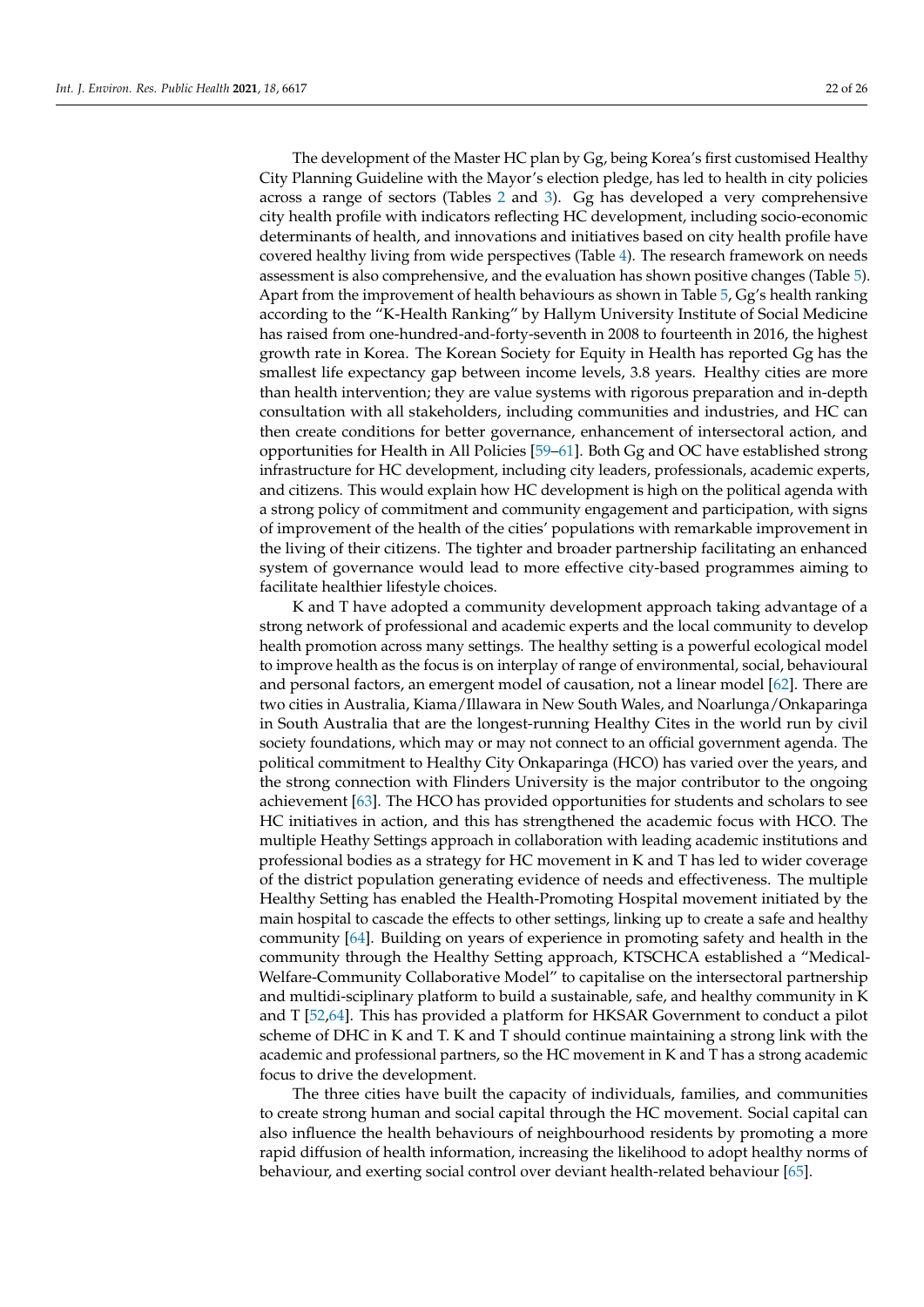There are limitations of the case studies. The findings only reflect data being reported with no direct observation by a site visit. There were no opportunities to clarify and substantiate the information provided. There are no comparable studies of cities not performing well in HC movement to contrast the deficiencies under the SPIRIT framework. It is not feasible to have cities as the control group, as city development is an ongoing process responding to changing circumstances. It is neither practical nor ethical to put cities on hold. A more realistic approach should be in place for the evaluation of healthy cities [\[66\]](#page-25-9).

Only Gg has presented some quantitative data longitudinally for monitoring and evaluation. The SPRIT framework serves the purpose to accredit cities for AFHC awards and might not fully enable cities to make use of the framework to collect data both qualitatively and quantitatively periodically in a systematic way for more effective evaluation and monitoring. AFHC should work with its member cities, making use of the award system to improve data collection in a more systematic way. Site visits would also be incorporated to gain a deeper understanding of the process of change and the impact. However, the three case studies have highlighted some successful stories of how the HC movement has made changes to the city well-being over time.

# **5. Conclusions**

The overarching theme for Phase V of European Healthy City (2009–2013) is health and health equity in all local policies [\[67\]](#page-25-10). "Health in All Policies" is based on a recognition that population health is not merely a product of health sector activities but largely determined by policies and actions beyond the health sector. The case studies have shown that the three cities have reached equivalent status. The cities taking time to set the stage in adopting principled values for good governance, community engagement, sustainability, and driving towards equity have been shown to yield results [\[67\]](#page-25-10). AFHC, through the Award system, has captured a huge database of healthy cities at different stages of development. It can play an important role to moblise cities with strong action in HC development, such as the three cities in this study, to support cities in strengthening their efforts to bring key stakeholders together to work for health and well-being, to harness leadership, innovation, and change, and to enhance their potential to resolve local public health challenges as in phase VI of European Healthy cities [\[25,](#page-23-24)[35\]](#page-24-10).

**Supplementary Materials:** The following are available online at [https://www.mdpi.com/article/10](https://www.mdpi.com/article/10.3390/ijerph18126617/s1) [.3390/ijerph18126617/s1,](https://www.mdpi.com/article/10.3390/ijerph18126617/s1) Supplementary File S1: SPIRIT Model, Supplementary File S2: Different Levels of Achievement of Healthy Cities in Western Pacific Region using SPIRIT Framework for AFHC Healthy City Awards, Supplementary File S3: Background of the three cities.

**Author Contributions:** A.L. is responsible for designing the conceptual framework, applying the framework for the evaluation of healthy cities and analysing the findings, and preparation of the manuscript. K.N. has provided advice on the conceptual framework and applyied the framework to evaluate healthy cities. Both authors have read and agreed to the published version of the manuscript.

**Funding:** This study received no external funding.

**Institutional Review Board Statement:** Not applicable.

**Informed Consent Statement:** The cities that had submitted information to be considered for the AFHC Award have consented to use the information for publication. This study does not involve human subjects directly.

**Data Availability Statement:** The data presented in this study are available on request from the corresponding author. The data are not publicly available due to privacy.

**Acknowledgments:** The authors would like to express sincere thanks and deepest appreciation to Gangdong-gu, Republic of Korea; Owariasahi City, Japan; Kwai Tsing District, Hong Kong, to advance Healthy City development and prepare the reports. The authors would also like to thank all members of AFHC for working collaboratively to promulgate the Healthy City movement in this region.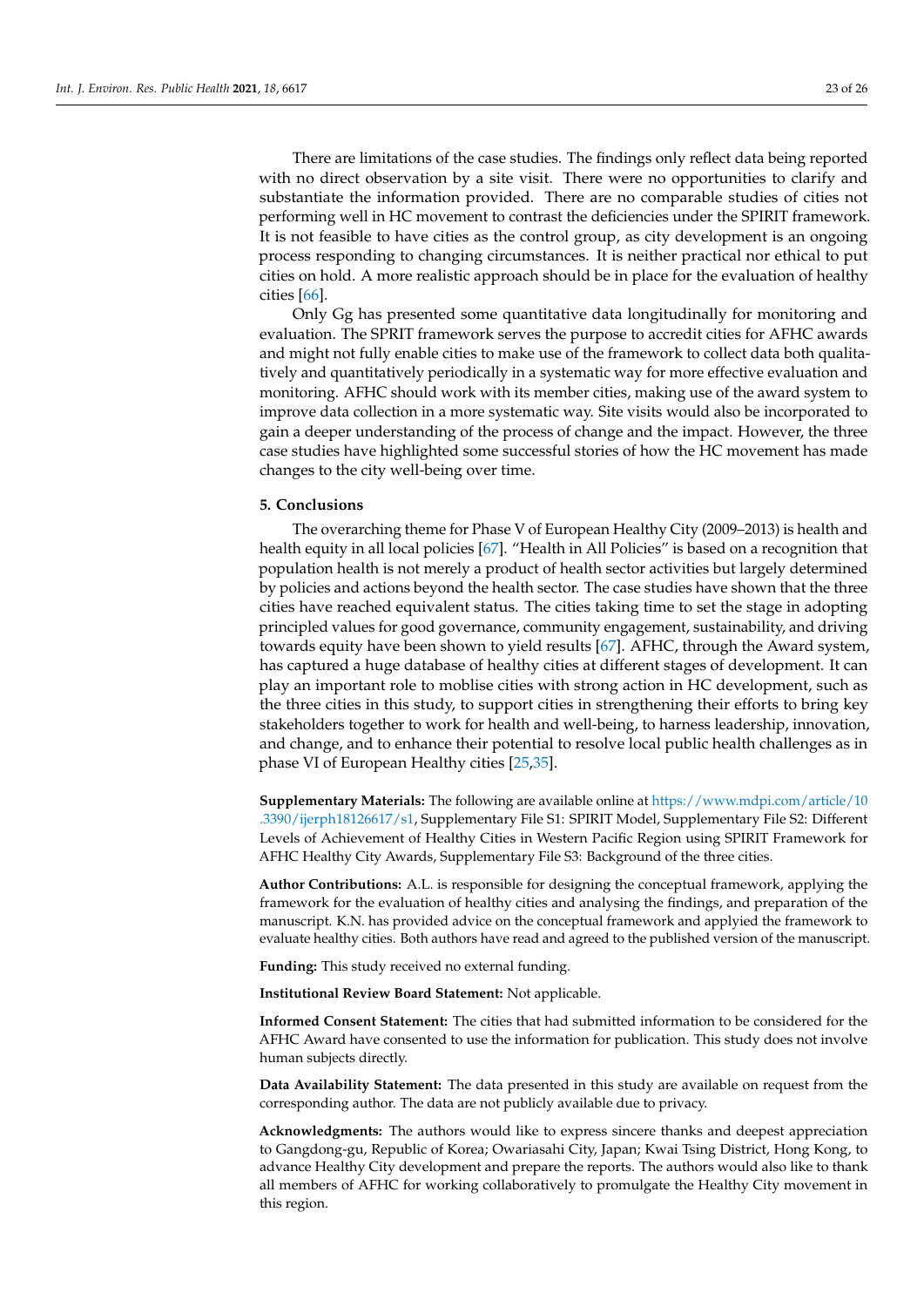**Conflicts of Interest:** The authors declare no conflict of interest.

# **References**

- <span id="page-23-0"></span>1. GBD 2013 Risk Factors Collaborators. Global, regional, and national comparative risk assessment of 79 behavioural, environmental and occupational, and metabolic risks or clusters of risks in 188 countries, 1990–2013: A systematic analysis for the Global Burden of Disease Study 2013. *Lancet* **2015**, *386*, 2287–2323. [\[CrossRef\]](http://doi.org/10.1016/S0140-6736(15)00128-2)
- <span id="page-23-1"></span>2. Patterson, R.; McNamara, E.; Tainio, M.; De Sá, T.H.; Smith, A.D.; Sharp, S.J.; Edwards, P.; Woodcock, J.; Brage, S.; Wijndaele, K. Sedentary behaviour and risk of all-cause, cardiovascular and cancer mortality, and incident type 2 diabetes: A systematic review and dose response meta-analysis. *Eur. J. Epidemiol* **2018**, *33*, 811–829. [\[CrossRef\]](http://doi.org/10.1007/s10654-018-0380-1) [\[PubMed\]](http://www.ncbi.nlm.nih.gov/pubmed/29589226)
- <span id="page-23-2"></span>3. Gostin, L.O.; Abou-Taleb, H.; Roache, S.A.; Alwan, A. Legal priorities for prevention of non-communicable diseases: Innovations from WHO's Eastern Mediterranean region. *Public Health* **2017**, *144*, 4–12. [\[CrossRef\]](http://doi.org/10.1016/j.puhe.2016.11.001) [\[PubMed\]](http://www.ncbi.nlm.nih.gov/pubmed/28274382)
- <span id="page-23-3"></span>4. Booth, F.W.; Roberts, C.K.; Thyfault, J.P.; Ruegger, G.M.N.; Toedebusch, R.G. Role of inactivity in chronic diseases: Evolutionary insight and pathophysiological mechanism. *Physiol. Rev.* **2017**, *97*, 1351–1402. [\[CrossRef\]](http://doi.org/10.1152/physrev.00019.2016)
- <span id="page-23-4"></span>5. Gatrell, A.C.; Elliott, S.J. *Geographies of Health: An Introduction*; Blackwell Publishing: Oxford, UK, 2002.
- <span id="page-23-5"></span>6. Ashton, J.; Thurston, M.N. *International Encyclopedia of Public Health*, 2nd ed.; New Public Health: Oxford: Academic Press, 2017; Volume 5, pp. 231–239. [\[CrossRef\]](http://doi.org/10.1016/B978-0-12-803678-5.00458-6)
- <span id="page-23-6"></span>7. Hancock, T.; Duhl, L.J. *Healthy Cities: Promoting Health in the Urban Context*; WHO: Copenhagen, Denmark, 1986.
- <span id="page-23-7"></span>8. Roof, K.; Oleru, N. Public health: Seattle and King County's push for the built environment. *J. Environ. Health* **2008**, *71*, 24–27.
- <span id="page-23-8"></span>9. Frank, L.D.; Andresen, M.A.; Schmid, T.L. Obesity relationships with community design, physical activity, and time spent in cars. *Am. J. Prev Med.* **2004**, *27*, 87–96. [\[CrossRef\]](http://doi.org/10.1016/j.amepre.2004.04.011)
- <span id="page-23-9"></span>10. CDC. The Built Environment: An Assessment Tool and Manual National; Centre for Chronic Disease Prevention and Health Promotion Division of Communiy Health: 2015. Available online: [https://www.cdc.gov/nccdphp/dnpao/state-local-programs/built](https://www.cdc.gov/nccdphp/dnpao/state-local-programs/built-environment-assessment/pdfs/BuiltEnvironment-Main.pdf)[environment-assessment/pdfs/BuiltEnvironment-Main.pdf](https://www.cdc.gov/nccdphp/dnpao/state-local-programs/built-environment-assessment/pdfs/BuiltEnvironment-Main.pdf) (accessed on 19 June 2021).
- <span id="page-23-10"></span>11. Leyden, K.M. Social capital and the built environment: The importance of walkable neighborhoods. *Am. J. Public Health* **2003**, *93*, 1546–1551. [\[CrossRef\]](http://doi.org/10.2105/AJPH.93.9.1546)
- <span id="page-23-11"></span>12. Schulz, M.; Romppel, M.; Grande, G. Built environment and health: A systematic review of studies in Germany. *J. Public Health* **2018**, *40*, 8–15. [\[CrossRef\]](http://doi.org/10.1093/pubmed/fdw141)
- <span id="page-23-12"></span>13. Rottmann, M.; Mielck, A. 'Walkability' and physical activity-results of empirical studies based on the 'Neighbourhood Environment Walkability Scale (NEWS)'. *Gesundheitswesen* **2014**, *76*, 108–115.
- <span id="page-23-13"></span>14. Lachowycz, K.; Jones, A.P. Greenspace and obesity: A systematic review of the evidence. *Obes. Rev.* **2011**, *12*, e183–e189. [\[CrossRef\]](http://doi.org/10.1111/j.1467-789X.2010.00827.x) [\[PubMed\]](http://www.ncbi.nlm.nih.gov/pubmed/21348919)
- <span id="page-23-14"></span>15. Wendel-Vos, W.M.; Droomers, M.; Kremers, S.; Brug, J.; Van Lenthe, F. Potential environmental determinants of physical activity in adults: A systematic review. *Obes. Rev.* **2007**, *8*, 425–440. [\[CrossRef\]](http://doi.org/10.1111/j.1467-789X.2007.00370.x) [\[PubMed\]](http://www.ncbi.nlm.nih.gov/pubmed/17716300)
- <span id="page-23-15"></span>16. Papas, M.A.; Alberg, A.J.; Ewing, R.; Helzlsouer, K.J.; Gary-Webb, T.L.; Klassen, A.C. The built environment and obesity. *Epidemiol. Rev.* **2007**, *29*, 129–143. [\[CrossRef\]](http://doi.org/10.1093/epirev/mxm009)
- <span id="page-23-16"></span>17. Renalds, A.; Smith, T.H.; Hale, P.J. A Systematic Review of Built Environment and Health. *Fam. Commun. Health* **2010**, *33*, 68–78. [\[CrossRef\]](http://doi.org/10.1097/FCH.0b013e3181c4e2e5) [\[PubMed\]](http://www.ncbi.nlm.nih.gov/pubmed/20010006)
- <span id="page-23-17"></span>18. Kim, H.; Yang, S. Neighourhood walking and social capital: The correlation between walking experienced and individual perception of social capital. *Sustainability* **2017**, *9*, 1–16.
- <span id="page-23-18"></span>19. Tomita, A.; Vandormael, A.M.; Cuadros, D.; Di Minin, E.; Heikinheimo, V.; Tanser, F.; Slotow, R.; Burns, J.K. Green environment and incident depression in South Africa: A geospatial analysis and mental health implications in a resource-limited setting. *Lancet Planet. Health* **2017**, *1*, e152–e162. [\[CrossRef\]](http://doi.org/10.1016/S2542-5196(17)30063-3)
- <span id="page-23-19"></span>20. Spence, L.H.; Lynch, M.; Lawrence, C.L.; Edwards, R.T. A Scoping Review of How Income Affects Accessing Local Green Space to Engage in Outdoor Physical Activity to Improve Well-being: Implications for Post-COVID-19. *Int. J. Environ. Res. Public Health* **2020**, *17*, 9313. [\[CrossRef\]](http://doi.org/10.3390/ijerph17249313)
- <span id="page-23-20"></span>21. Fong, B.Y.; Wong, M.; Law, V.T.; Lo, M.F.; Ng, T.K.; Yee, H.H.; Leung, T.C.; Ho, P.W. Relationships between Physical and Social Behavioural Changes and the Mental Status of Homebound Residents in Hong Kong During the COVID-19 Pandemic. *Int. J. Environ. Res. Public Health* **2020**, *17*, 6653. [\[CrossRef\]](http://doi.org/10.3390/ijerph17186653)
- <span id="page-23-21"></span>22. Zhao, S.Z.; Wong, J.Y.H.; Luk, T.T.; Wai, A.K.C.; Tai Hing Lam, T.H.; Wang, M.P. Mental health crisis under COVID-19 pandemic in Hong Kong, China. *Int. J. Infect. Dis.* **2020**, *100*, 431–433. [\[CrossRef\]](http://doi.org/10.1016/j.ijid.2020.09.030) [\[PubMed\]](http://www.ncbi.nlm.nih.gov/pubmed/32947051)
- <span id="page-23-22"></span>23. Dunton, G.F.; Do, B.; Wang, S.D. Early effects of the COVID-19 pandemic on physical activity and sedentary behavior in children living in the U.S. *BMC Public Health* **2020**, *20*, 1351. [\[CrossRef\]](http://doi.org/10.1186/s12889-020-09429-3)
- <span id="page-23-23"></span>24. Maugeri, G.; Castrogiovanni, P.; Battaglia, G.; Pippi, R.; D'Agata, V.; Palma, A.; Di Rosa, M.; Musumeci, G. The impact of physical activity on psychological health during Covid-19 pandemic in Italy. *Heliyon* **2020**, *6*, e04315. [\[CrossRef\]](http://doi.org/10.1016/j.heliyon.2020.e04315)
- <span id="page-23-24"></span>25. World Health Organisation (WHO). *Phase VI (2014–2018) of the WHO European Healthy Cities Network: Goals and Requirements*; WHO: Geneva, Switzerland, 2013; Available online: [http://www.euro.who.int/\\_\\_data/assets/pdf\\_file/0017/244403/Phase-VI-](http://www.euro.who.int/__data/assets/pdf_file/0017/244403/Phase-VI-20142018-of-the-WHO-European-Healthy-Cities-Network-goals-and-requirements-Eng.pdf)[20142018-of-the-WHO-European-Healthy-Cities-Network-goals-and-requirements-Eng.pdf](http://www.euro.who.int/__data/assets/pdf_file/0017/244403/Phase-VI-20142018-of-the-WHO-European-Healthy-Cities-Network-goals-and-requirements-Eng.pdf) (accessed on 19 June 2021).
- <span id="page-23-25"></span>26. Hosokawa, R.; Katsura, T. The Relationship between Neighbourhod Environment and Child Mental Health in Japanese Elementary School Students. *Int. J. Environ. Res. Public Health* **2020**, *17*, 5491. [\[CrossRef\]](http://doi.org/10.3390/ijerph17155491) [\[PubMed\]](http://www.ncbi.nlm.nih.gov/pubmed/32751397)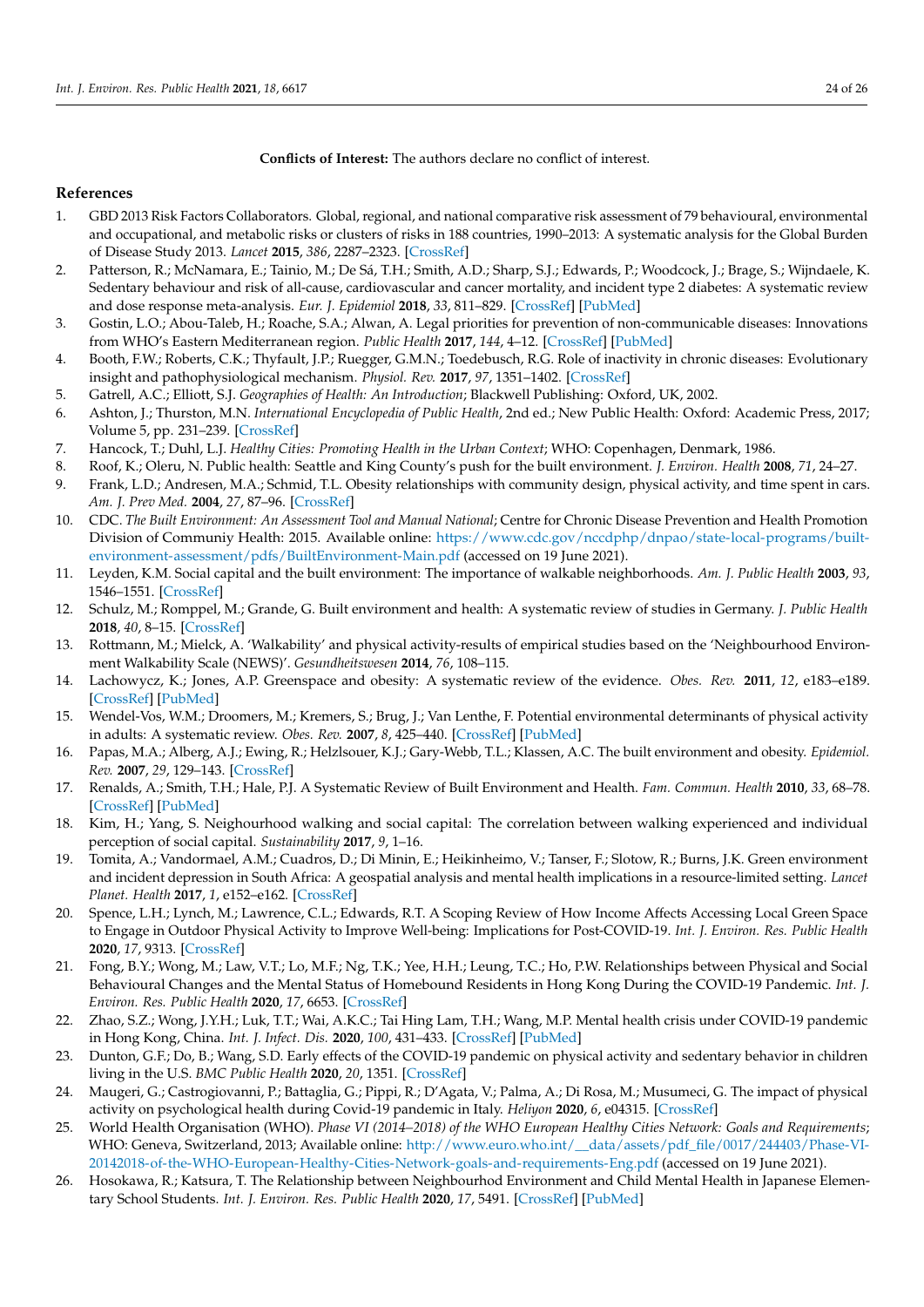- <span id="page-24-0"></span>27. Arlene, R.; Dunstan, F.; Playle, R.; Thomas, H.; Palmer, S.; Lewis, G. Perception of social capital and the built environment and mental health. *Soc. Sci. Med.* **2006**, *62*, 3072–3083.
- <span id="page-24-1"></span>28. UNU. People, planet and participation: The Kuching statement on healthy, just and sustainable urban development. *Health Promot. Int.* **2018**, *33*, 149–151.
- <span id="page-24-2"></span>29. Marmot, M.; Bell, R. Fair society, healthy lives. *Public Health* **2012**, *126*, S4–S10. [\[CrossRef\]](http://doi.org/10.1016/j.puhe.2012.05.014)
- <span id="page-24-3"></span>30. Alliance for Healthy Cities (AFHC). WHO Regional Consultation Meeting on Healthy Cities: Charter for Alliance for Healthy Cities. Manila, 17 October 2003. Available online: [https://www.alliance-healthycities.com/htmls/about/index\\_about.html](https://www.alliance-healthycities.com/htmls/about/index_about.html) (accessed on 4 June 2021).
- <span id="page-24-4"></span>31. Lee, A. Process. In of Evaluation of Healthy City. In Proceedings of the Mayors' meeting of Fourth Global Conference of Alliance for Healthy City, Gangnam-gu, Seoul, Korea, 27–29 October 2010.
- <span id="page-24-5"></span>32. Lee, A. Evidence-based Healthy City. In Proceedings of the 4th Global Conference of Alliance for Healthy City, Gangnam-gu, Seoul, Korea, 27–29 October 2010.
- <span id="page-24-6"></span>33. Naylor, C.; Buck, D. *The Role of Cities in Improving Health: International Insights*; The King's Funds: London, UK, 2018.
- 34. WHO. Shanghai Declaration on Promoting Health in the 2030 Agenda for Sustainable Development. 9th Global Conference on Health Promotion. WHO: Geneva, 2016. Available online: <https://www.who.int/publications/i/item/WHO-NMH-PND-17.5> (accessed on 19 June 2021).
- <span id="page-24-10"></span>35. WHO. *Healthier and Happy Cities for All: A Transformative Approach for Safe, Inclusive, Sustainable and Resilient Societies*; Copenhagen Consensus for Mayors; WHO: Copenhagen, Denmark, 2018.
- 36. Tsouros, A. City Leadership to Health and Well-being: Back to the Future. *J. Urban. Health* **2013**, *90*, 4–13. [\[CrossRef\]](http://doi.org/10.1007/s11524-013-9825-8) [\[PubMed\]](http://www.ncbi.nlm.nih.gov/pubmed/23990344)
- <span id="page-24-7"></span>37. Kang, E. Inter-sectoral Collaboration for physical activity in Korean Healthy Cities. *Health Promot. Int.* **2016**, *31*, 551–561. [\[CrossRef\]](http://doi.org/10.1093/heapro/dav020)
- <span id="page-24-8"></span>38. Lee, A. SPIRIT Framework and City Health Profile: Concept and Case Studies. In *Healthy Setting Approach in Hong Kong: Sustainable Development in Population Health*; Lee, A., Ed.; City University of Hong Kong: Hong Kong, China, 2021; pp. 43–64.
- <span id="page-24-9"></span>39. Bloch, P.; Toft, U.; Reinbach, H.C.; Clausen, L.T.; Mikkelsen, B.E.; Poulsen, K.; Jensen, B.B. Revitalizing the setting approach-Supersettings for sustainable impact in community health promotion. *Int. J. Behav. Nutr. Phys. Act.* **2015**, *11*, 18. [\[CrossRef\]](http://doi.org/10.1186/s12966-014-0118-8)
- <span id="page-24-11"></span>40. Rydin, Y.; Bleahu, A.; Davies, M.; Dávila, J.D.; Friel, S.; De Grandis, G.; Groce, N.; Hallal, P.C.; Hamilton, I.; Howden-Chapman, P.; et al. Shaping cities for health: Complexity and the planning of urban environments in the 21st century. *Lancet* **2012**, *379*, 2079–2108. [\[CrossRef\]](http://doi.org/10.1016/S0140-6736(12)60435-8)
- <span id="page-24-12"></span>41. Sirgy, M.J.; Rahtz, D.R.; Cicic, M.; Underwood, R. A method for assessing residents' satisfaction with community-based services: A quality of life perspective. *Soc. Indic. Res.* **2000**, *49*, 279–316. [\[CrossRef\]](http://doi.org/10.1023/A:1006990718673)
- <span id="page-24-13"></span>42. Takano, T. Examples of research activities for Healthy Cities. In *Healthy Cities & Urban Research*; Takano, T., Ed.; Routledge: London, UK, 2003; pp. 172–199.
- <span id="page-24-14"></span>43. Cole, H.; Shokry, G.; Connolly, J.J.T.; Pérez-Del-Pulgar, C.; Alonso, J.; Anguelovski, I. Can Healthy Cities be made really healthy. *Lancet Public Health* **2017**, *2*, 384–395. [\[CrossRef\]](http://doi.org/10.1016/S2468-2667(17)30166-4)
- <span id="page-24-15"></span>44. Elsey, H.; Agyepong, I.; Huque, R.; Quayyem, Z.; Baral, S.; Ebenso, B.; Kharel, C.; Shawon, R.A.; Onwujekwe, O.; Uzochukwu, B.; et al. Rethinking health systems in the context of 2 urbanizing2n: Challenges from four rapidly 2 urbanizing low-income and middle-income countries. *BMJ Glob. Health* **2019**, *4*, e001501. [\[CrossRef\]](http://doi.org/10.1136/bmjgh-2019-001501)
- <span id="page-24-16"></span>45. Yoo, W.S.; Kim, K.Y.; Koh, K.W. Introduction of health impact assessment and Healthy Cities as a tool for tackling health inequality. *J. Prev. Med. Public Health* **2007**, *40*, 439–446. [\[CrossRef\]](http://doi.org/10.3961/jpmph.2007.40.6.439)
- <span id="page-24-17"></span>46. Moon, J.; Nam, E.W.; Dhakal, S. Empowerment for Healthy Cities and Communities in Korea. *J. Urban. Health* **2014**, *91*. [\[CrossRef\]](http://doi.org/10.1007/s11524-014-9892-5) [\[PubMed\]](http://www.ncbi.nlm.nih.gov/pubmed/25216789)
- <span id="page-24-18"></span>47. Nam, E.W.; Moon, J.; Lee, A. Evaluation of Healthy City Project using SPIRIT Checklist: Wonju City Case. *J. Korean Soc. Health Educ. Promot.* **2010**, *27*, 15–25.
- <span id="page-24-19"></span>48. Lee, A. Evaluation of Korean Healthy Cites: SPIRIT Framework Checklist. In Proceedings of the International Forum on Healthy Cities, Gangdong-Su, Korea, 25–26 September 2019.
- 49. De Leeuw, E.; Simos, J. Health from the Neolithic to the Anthropocene. In *Healthy Cities—The Theory, Policy, and Practice of Value-Based Urban Planning*; De Leeuw, E., Simos, J., Eds.; Springer: New York, NY, USA, 2017; pp. 75–86.
- 50. De Leeuw, E. Do healthy cities work? A logic of method for assessing impact and outcome of healthy cities. *J. Urban. Health.* **2012**, *89*, 217–231. [\[CrossRef\]](http://doi.org/10.1007/s11524-011-9617-y)
- <span id="page-24-20"></span>51. Kickbusch, I.; Gleicher, D. Governance for Health in the 21st Century. World Health Organization Regional Office for Europe: Copenhagen, Denmark, 2012.
- <span id="page-24-21"></span>52. Chow, Y.H. *Kwai Tsing Health System: Enhancement of Community Health Care*; Kwai Tsing Safe Community and Healthy City Association: Hong Kong, China, 2018.
- <span id="page-24-22"></span>53. De Leeuw, E.; Simos, J. Healthy Cities Move to Maturity. In *Healthy Cities—The Theory, Policy, and Practice of Value-Based Urban Planning*; De Leeuw, E., Simos, J., Eds.; Springer: New York, NY, USA, 2017; pp. 75–86.
- <span id="page-24-23"></span>54. O'Neill, M.; Simard, P. Choosing indicators to evaluate healthy cities project: A political task? *Health Promot. Int.* **2006**, *21*, 145–151. [\[CrossRef\]](http://doi.org/10.1093/heapro/dal006)
- <span id="page-24-24"></span>55. Hancock, T.; Labonté, R.; Edward, R. *Indicators that Count! Measuring Population Health at the Community Level*; Centre for Health Promotion/Participaction: Toronto, Japan, 2000.